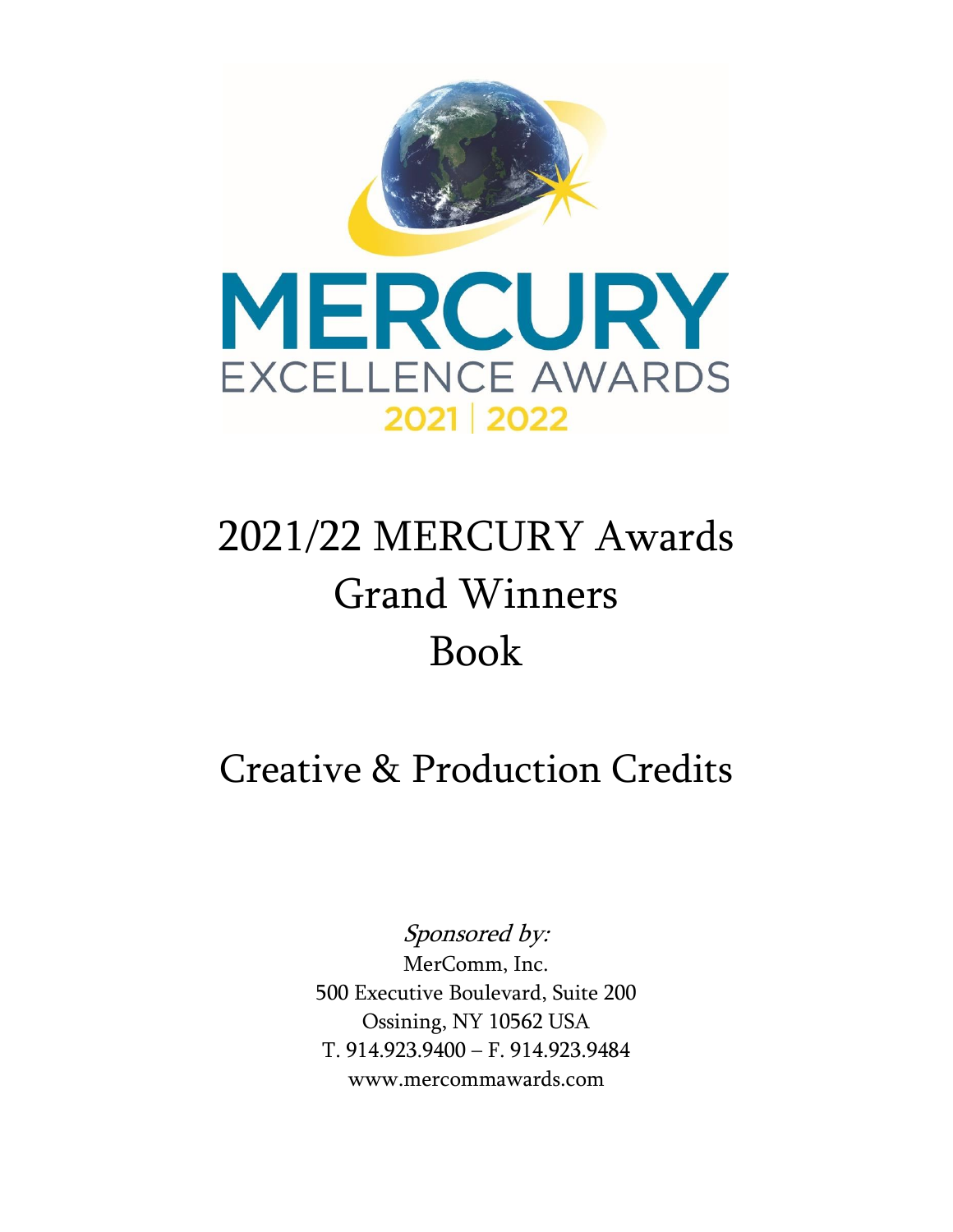## 2021/22 MERCURY Awards Judges

### **AIR**

*Maryland, USA* Rebecca Branch – Corporate Communications Luis Martinez – Graphic Designer Martha Mater – Manager, Creative Services

**ATREVIA COMMUNICACION** *Lisbon, PORTUGAL* Ana Margarida Ximes – President Atrevia Portugal

**ATRUVIA COMMUNICACION** *Hamburg, GERMANY* Maika-Alexander Stangenberg – SVP

**BANK OF CHINA (HONG KONG)** *HONG KONG* Angel Yip – Deputy General Manager

**BP CONTENT** *Hamburg, GERMANY* Cristina Prinz – Managing Partner Leonard Prinz – Editor in Chief/MP

**BURGESS STRATEGIC MARKETING SERVICES** *Michigan, USA* Sandra J. Burgess – Owner

**CHINA OVERSEAS PROPERTY HOLDINGS LIMITED** *HONG KONG* Susanna Poon – Corporate Communications Sr. Manager

#### **CHINA UNICOM (HONG KONG) LIMITED**

*HONG KONG* Joeling Law – Senior Manager, Investor Relations Enrica Lee – Assistant Company Secretary

**COMFORTDELGRO CORPORATION** *SINGAPORE* Tammy Tan – Group Chief Branding & Communications Officer

**CONCEPT C MEDIA GMBH** *Munich, GERMANY* Gunter Maria Bregulla – Project Director

**CRE8 (GREATER CHINA) LIMITED** *HONG KONG* Wayne Cheung – Head of Design Jefferson Chiu – Senior Art Director Davy Li – Managing Director

### **DANIEL KENNEDY COMMUNICATIONS SERVICES** *NY, USA*

Daniel Kennedy – President & CEO Karin Kennedy – Senior VP

### **DFIN**

*HONG KONG* Fan Fung – Senior Designer Ling Ma – Senior Designer Ying Tsui – Designer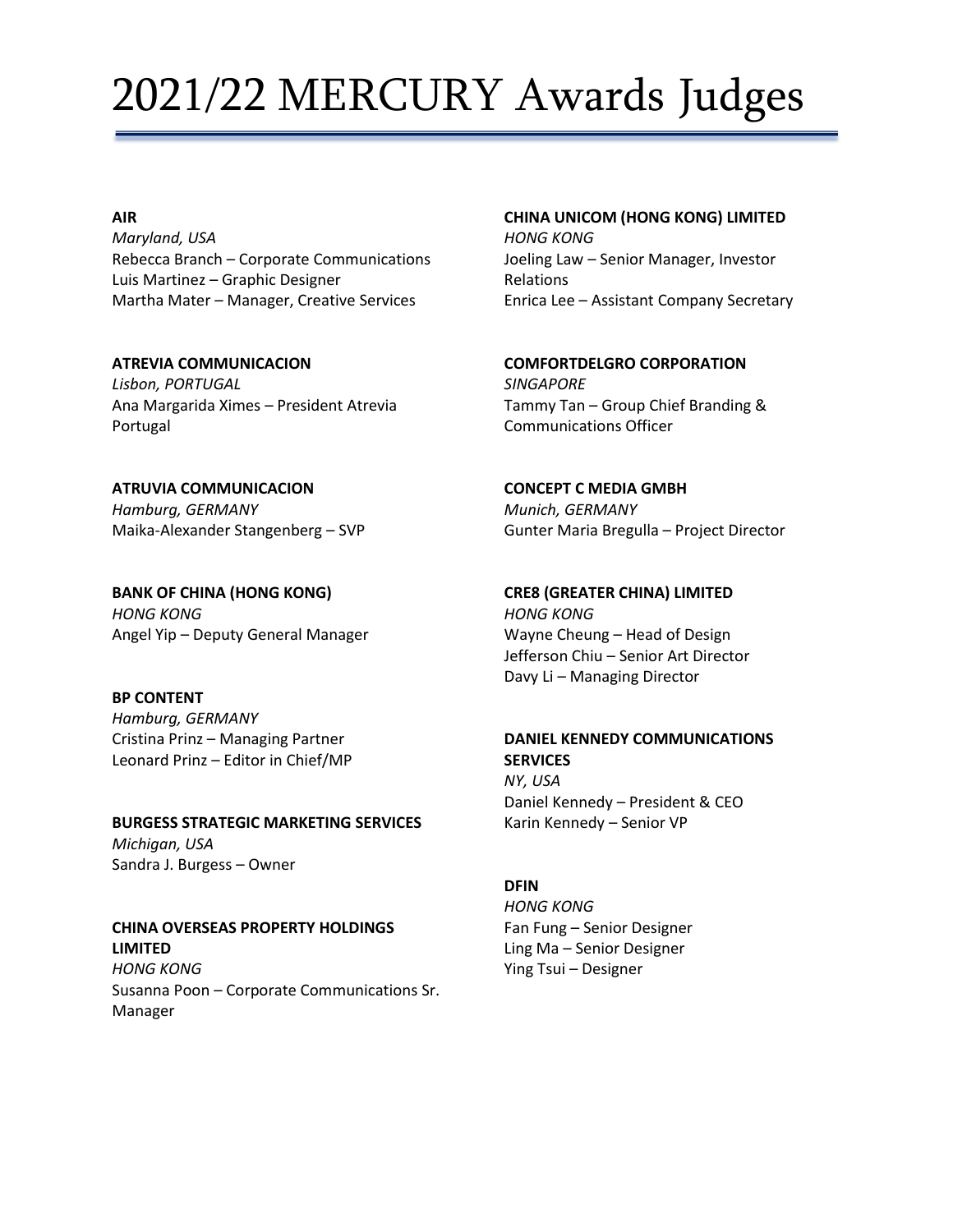**ELEGANCE FINANCIAL COMMUNICATIONS** *HONG KONG* Toni Chan – Creative Director Eriko Cheng – Art Director

**FINAR KURUMSAL ILETISIM COZUMLERI** *Istanbul, TURKEY* Seda Dalgec – Project Executive

**GREAT THINKS** *Cologne, GERMANY* Brigitte Lapper-Rohricht - Founder

**H2H CONSULTING**  *Michigan, USA Kendra Corman – Managing Director*

**HETERMEDIA SERVICES LIMITED** *HONG KONG* Orling Or – Business Development Director Fiona Wong – Business Development Manager Vanessa Yeung – Business Development Director

### **INBRAX** *Santiago, CHILE* Cristian Chavez - Creative Director

**KARIN UND WALTER BLUCHERT** 

**GEDACHTNISSTIFTUNG** *Hamburg, GERMANY* Magdalena Bluchert - Vorstand

### **KERRY PROPERTIES LIMITED**

*HONG KONG* Michelle Lam – Senior Director, Sustainability & Communications

**LOVED GMBH** *Hamburg, GERMANY* Valerie Bachert – Managing Editor Julia Kerschbaum – Creative Director

**M&M DESIGN** *HONG KONG* Mike Moulders – Brand Design Consultant

**MEDIA GENESIS, INC.**  *Michigan, USA* Antoine Dubeauclard - President

### **MM PARTNERS**

*Seoul, SOUTH KOREA* Sang-Hyeon Lee – Art Director Young-Il Kim –Senior Director Jong-Kook Yi –Chief Director

**RAMP.SPACE GMBH & CO. KG**

*Reutlingen, GERMANY* Michael Koeckritz – CEO & Creative Director

#### **REF FINANCIAL PRESS LIMITED**

*HONG KONG* Alex Choi – Creative Director Emmy Sin – Head of Design Lisa Wong – Project Manager

### **SHIAN INC.**

*Tokyo, JAPAN* Edward Bickel – Editor/Writer Jeffrey Canaday – Editor/Writer Kelly Mundt – Editor/Writer

**SIX GROUP SERVICES AG** *Zurich, SWITZERLAND* Matthias Bill – Senior Specialist Publishing & Content, SIX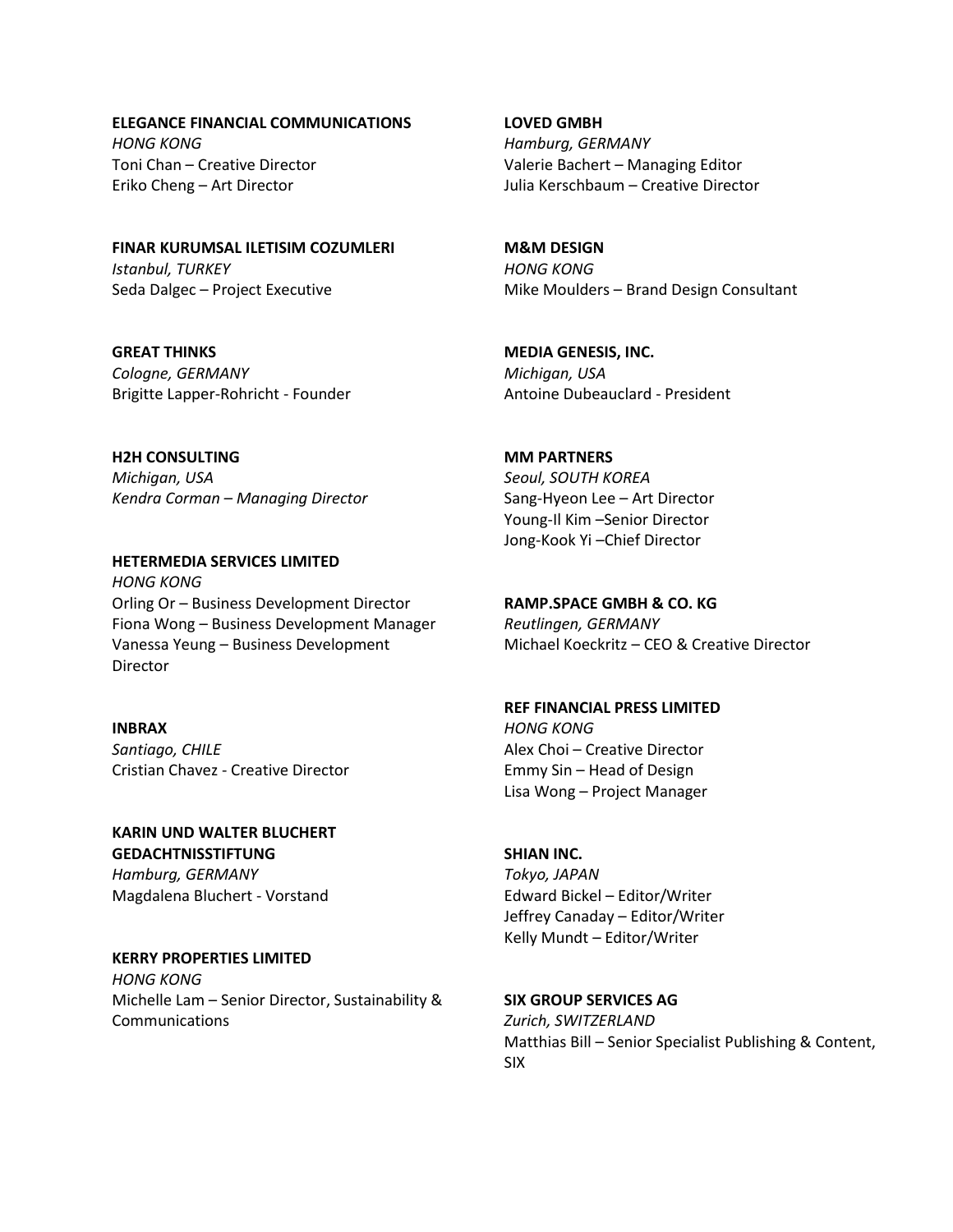#### **STAN GELLMAN GRAPHIC DESIGN**

*Missouri, USA* Mary Muehlemann – Designer Teresa Thompson – President Bryan Wakeland – Senior Designer

#### **STUDIO 210, LLC**

*Connecticut, USA* Richard Colin – Office Manager Karen Krieger – Founder, CCO Juan Wen – Bookkeeper

#### **SYMRISE AG**

*Holzminden, GERMANY* Dominik Rzepka – Director Corporate Communications

**TOPPAN MERRILL LIMITED** *HONG KONG* Kwan, Wilson – Senior Creative Director Ma, Derek – Senior Art Director Wong, Iris – Senior Art Director

**TRONNCOM KG** *Vienna, AUSTRIA* Roman Tronner – Managing Director

#### **UNITED THERAPEUTICS**

*Maryland, USA* Bill Rock – Executive Creative Director Randy Scopa – Media Specialist

### **WALKER PUBLICITY CONSULTING**

*Michigan, USA* Andrea Walker-Leidy – Founder & President

### **XANADU CIMMUNICATIONS**

*New York, USA* Paul Froehlich – President

#### **YELLOW CREATIVE (HK) LIMITED** *HONG KONG*

Rebecca So – Managing Partner Ellen Zee – Managing Partner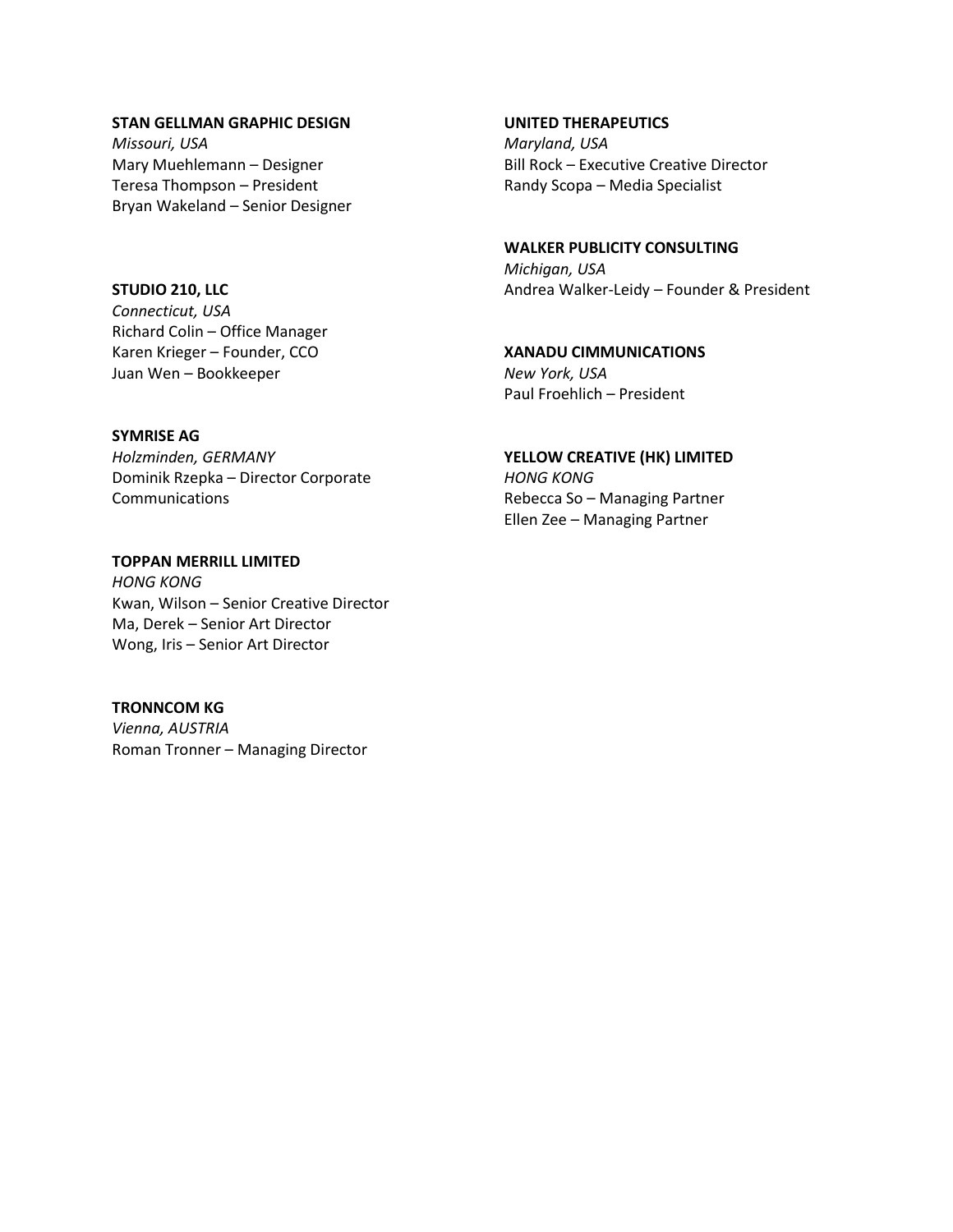# Best of Show

## PIËCH AUTOMOTIVE AG *Piëch Brand Book*

### NOMINATOR

Michael Köckritz CEO ramp.space RAMP.SPACE GMBH & CO. KG Im Alten Wasserwerk Obere Wässere 5 72764 Reutlingen, Baden-Württemberg GERMANY [awards@ramp-space.com](mailto:awards@ramp-space.com) [ramp.space](https://ramp.space/)

### CLIENT

Anton Piëch Founder and CEO PIËCH AUTOMOTIVE AG Brandschenkestrasse 150 Zurich 8002 SWITZERLAND [www.piech.com](http://www.piech.com/)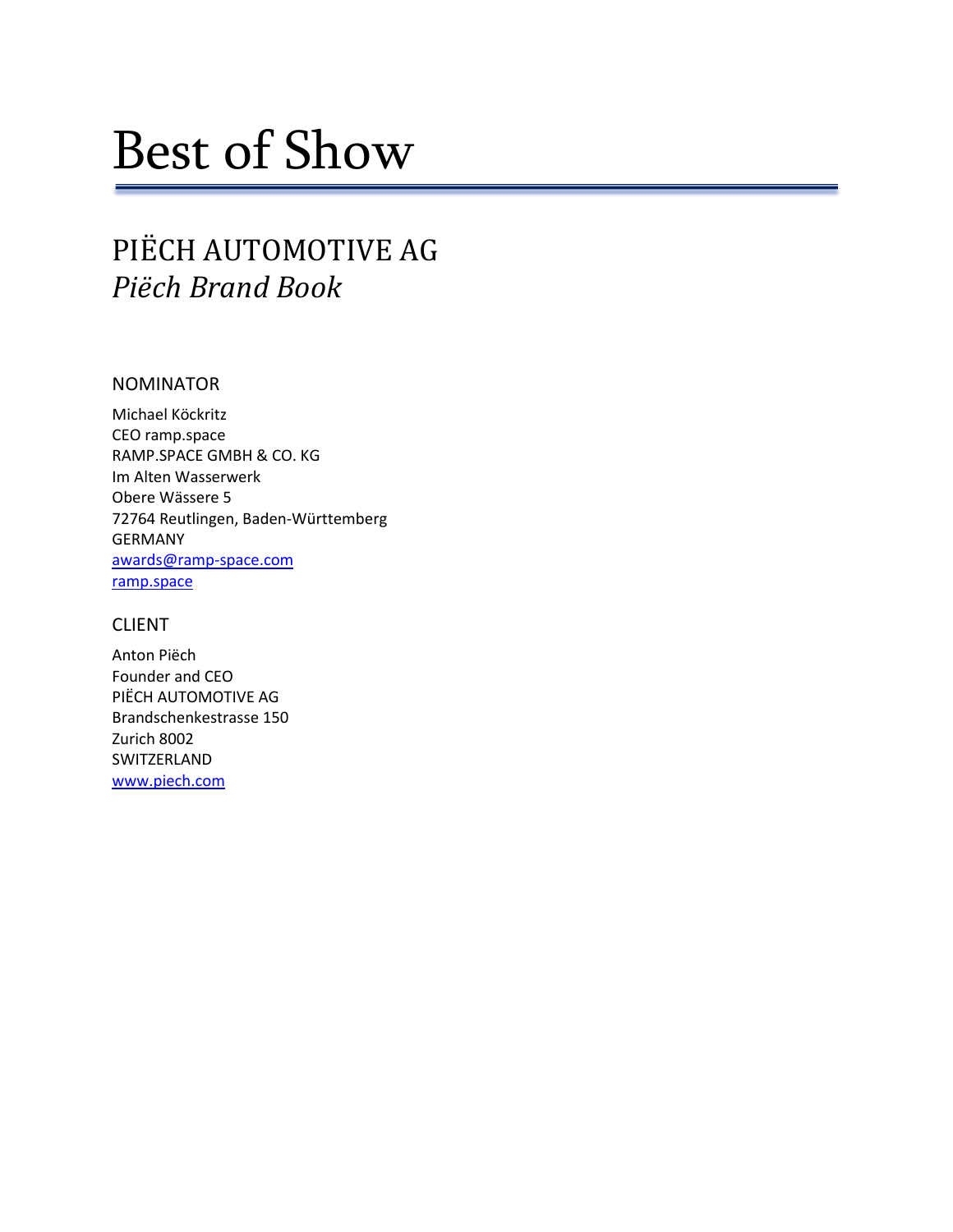# Best of Writing

### ramp.space GmbH & Co. KG *ramp#55*

NOMINATOR

Michael Köckritz CEO ramp.space RAMP.SPACE GMBH & CO. KG Im Alten Wasserwerk Obere Wässere 5 72764 Reutlingen, Baden-Württemberg GERMANY [awards@ramp-space.com](mailto:awards@ramp-space.com) [ramp.space](https://ramp.space/)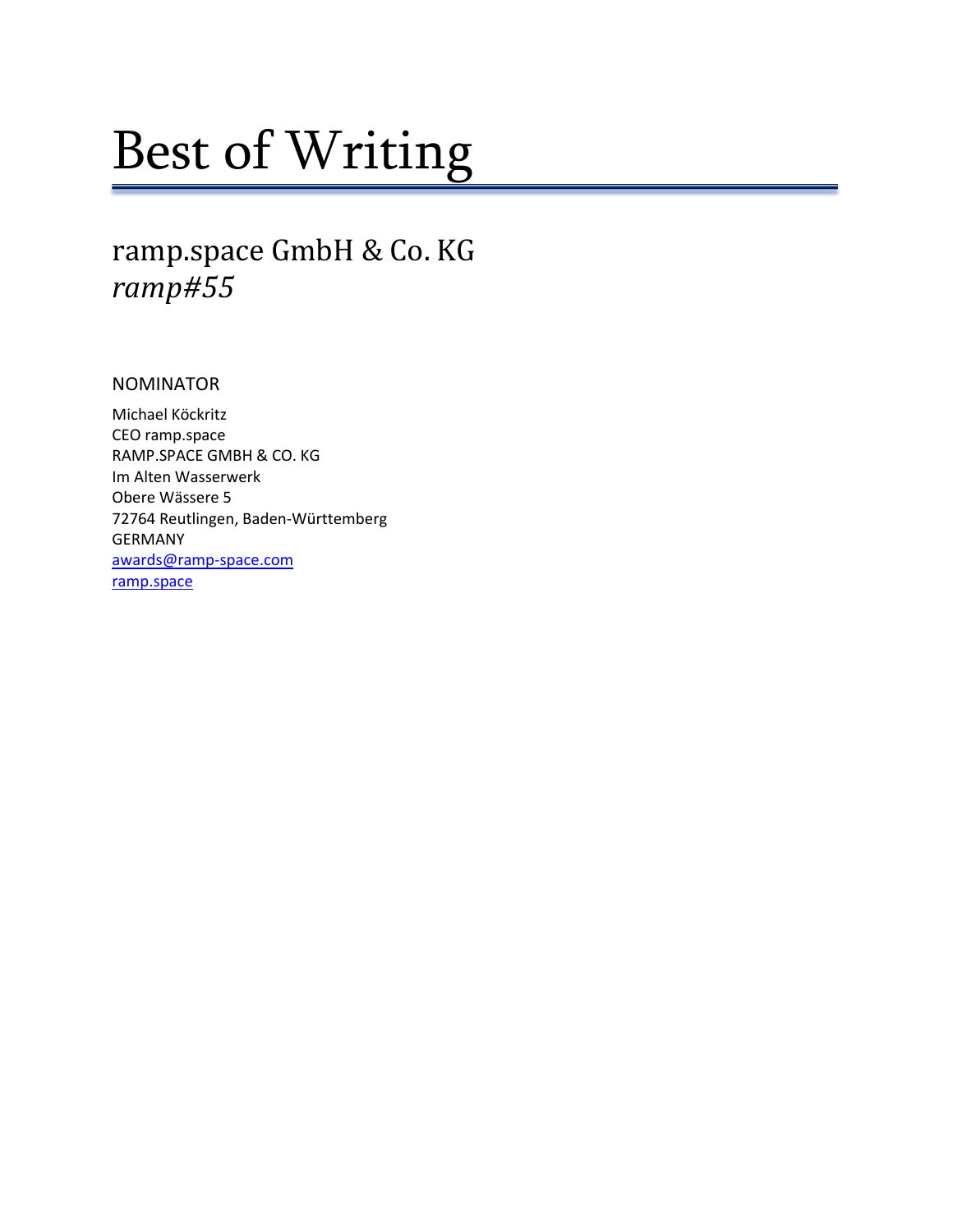# Best of Design

## PIËCH AUTOMOTIVE AG *Piëch Brand Book*

### NOMINATOR

Michael Köckritz CEO ramp.space RAMP.SPACE GMBH & CO. KG Im Alten Wasserwerk Obere Wässere 5 72764 Reutlingen, Baden-Württemberg GERMANY [awards@ramp-space.com](mailto:awards@ramp-space.com) [ramp.space](https://ramp.space/)

### **CLIENT**

Anton Piëch Founder and CEO PIËCH AUTOMOTIVE AG Brandschenkestrasse 150 Zurich 8002 SWITZERLAND [www.piech.com](http://www.piech.com/)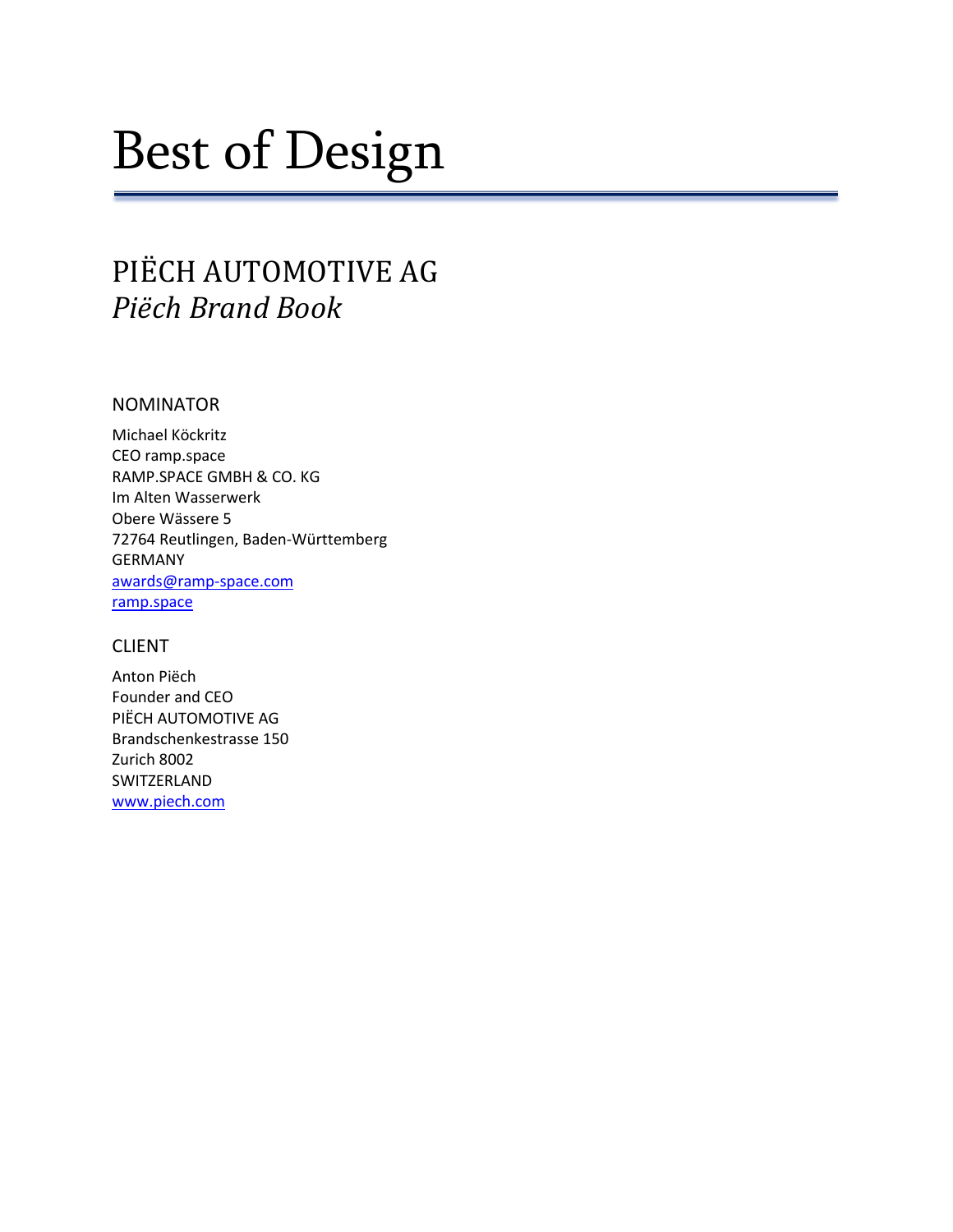# Best of Annual Reports-Cover Design

## TSE SUI LUEN JEWELLERY (INTERNATIONAL) LIMITED *Annual Report 2020-21*

[https://doc.irasia.com/listco/hk/tsesuiluen/annual/ar250174-e00417\\_annualreport2020\\_21.pdf](https://doc.irasia.com/listco/hk/tsesuiluen/annual/ar250174-e00417_annualreport2020_21.pdf)

### NOMINATOR

Peter Tang Senior Manager, Sales & Marketing TOPPAN MERRILL LIMITED 8/F Gloucester Tower, The Landmark, 15 Queen's Road Central HONG KONG [petertang@toppanmerrill.com](mailto:petertang@toppanmerrill.com) <https://toppanmerrill.com/>

### CLIENT

Thisby Wong Manager - Investor Relations & Corporate Affairs TSE SUI LUEN JEWELLERY (INTERNATIONAL) LIMITED G/F, Summit Building, 30 Man Yue Street, Kowloon HONG KONG [thisbywong@tslj.com](mailto:thisbywong@tslj.com) [http://www.tslj.com](http://www.tslj.com/)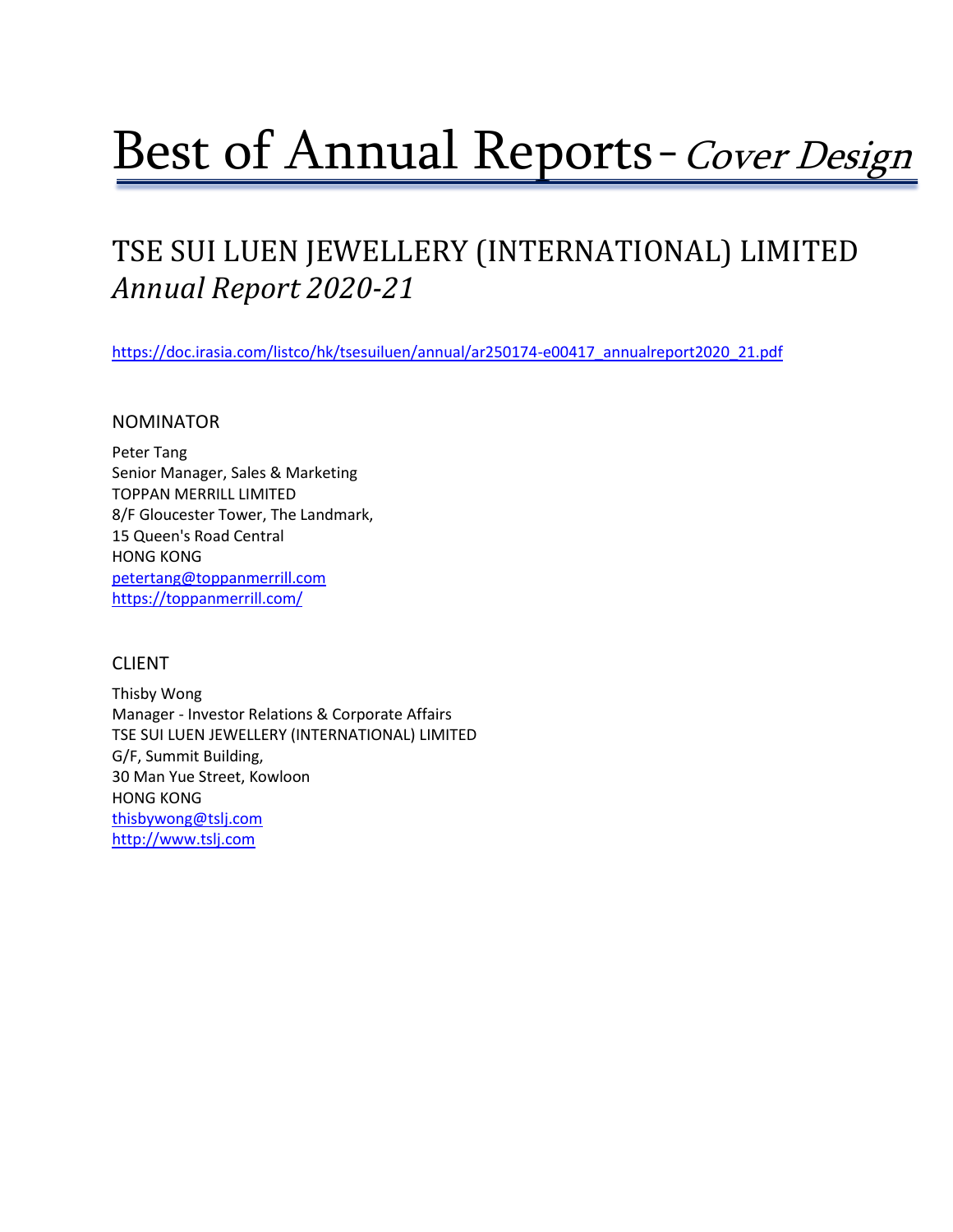## Best of Annual Reports-Interior Design

## UNITED THERAPEUTICS *Multiple Shots On Goal 2020 Annual Report*

[https://www.mercommawards.com/pdf%20files/ARC2021\\_final/uthr\\_2020\\_AR\\_images.pdf](https://www.mercommawards.com/pdf%20files/ARC2021_final/uthr_2020_AR_images.pdf) [https://www.mercommawards.com/pdf files/ARC2021\\_final/uthr\\_2020\\_AR.mp4](https://www.mercommawards.com/pdf%20files/ARC2021_final/uthr_2020_AR.mp4)

### NOMINATOR

Bill Rock Executive Creative Director UNITED THERAPEUTICS 1040 Spring Street Silver Spring, MD 20902 USA [bill@unither.com](mailto:bill@unither.com) [www.uthr.com](http://www.uthr.com/)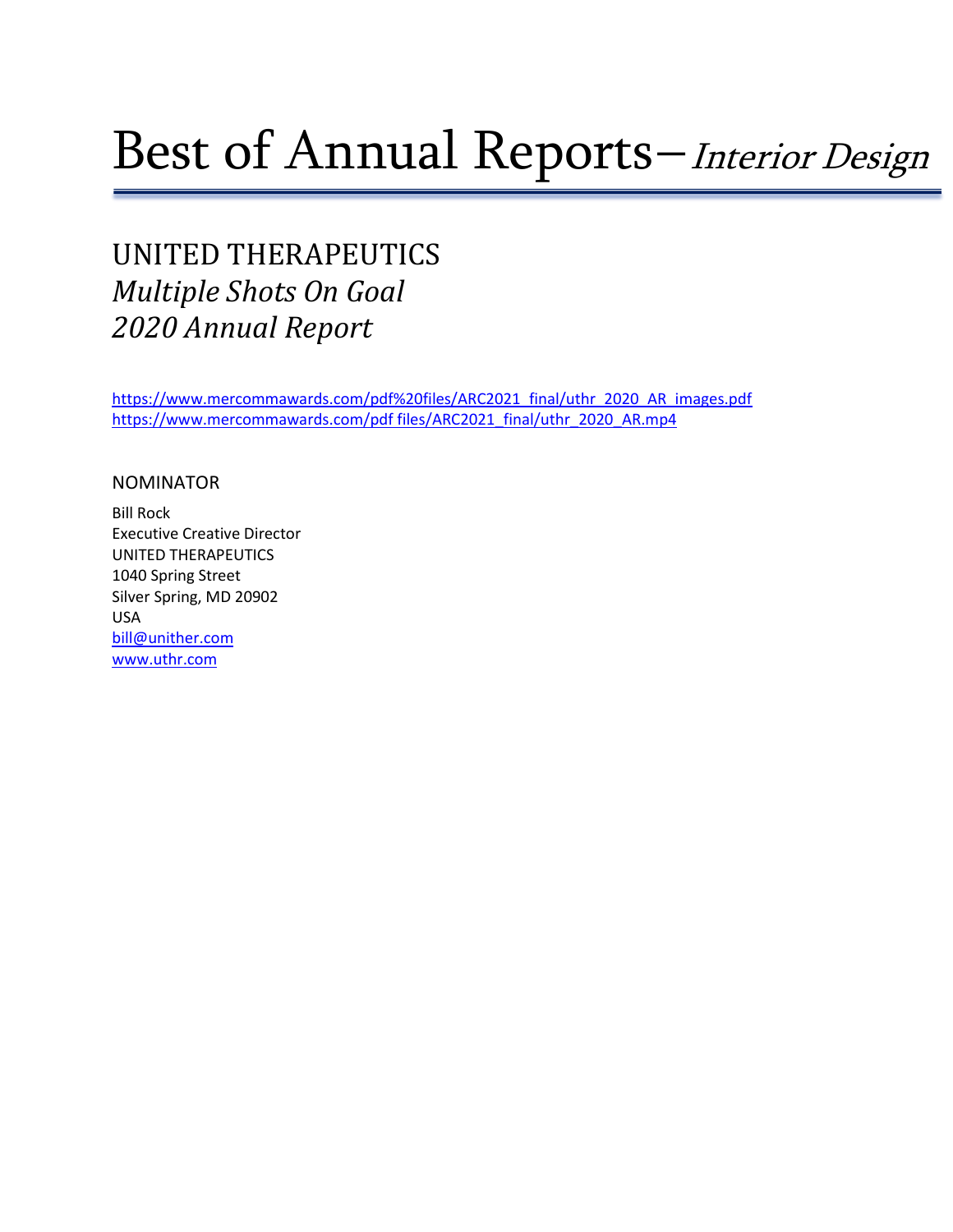## Best of Annual Reports–

Overall Presentation

### ROCA GROUP *Annual Report 2020*

[https://www.dropbox.com/sh/9i8y1rsfzy6pugl/AAB6vGuAxSBq0km3kRLWPWe0a?dl=0&previe](https://www.dropbox.com/sh/9i8y1rsfzy6pugl/AAB6vGuAxSBq0km3kRLWPWe0a?dl=0&preview=RocaGroup_AnnualReport2020_Print+version+PDF.pdf) [w=RocaGroup\\_AnnualReport2020\\_Print+version+PDF.pdf](https://www.dropbox.com/sh/9i8y1rsfzy6pugl/AAB6vGuAxSBq0km3kRLWPWe0a?dl=0&preview=RocaGroup_AnnualReport2020_Print+version+PDF.pdf)

### NOMINATOR

Cristina Ruiz Managing Director ULLED ASOCIADOS Ronda Sant Pere, 17, 7ª Barcelona 08010 SPAIN [cruiz@ulled.com](mailto:cruiz@ulled.com) [www.ulled.com](http://www.ulled.com/)

### CLIENT

Xavier Torras Communication and Corporate Brand Director of Roca ROCA GROUP Avinguda Diagonal 513 Barcelona 08029 SPAIN [www.roca.com](http://www.roca.com/)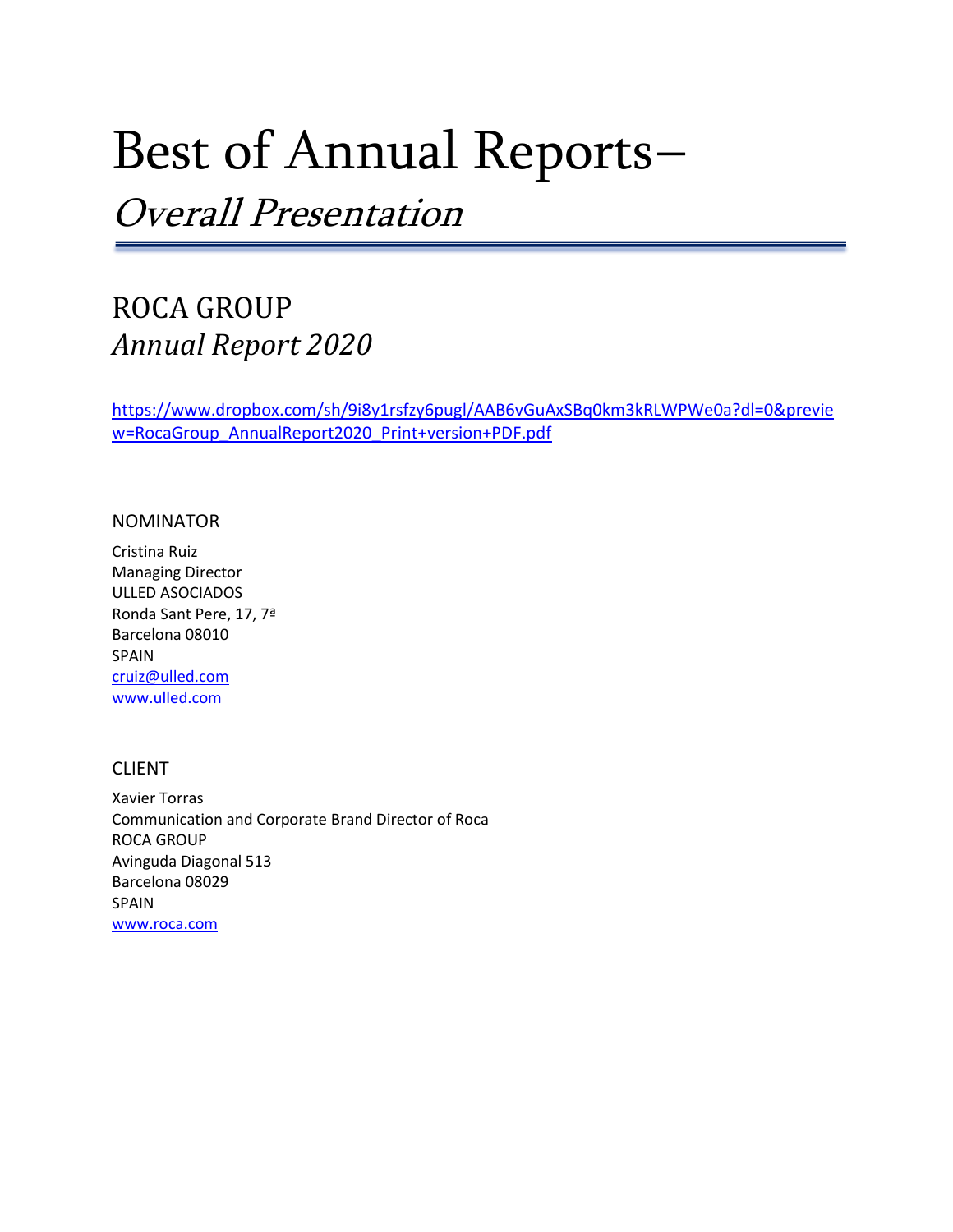# Best of Annual Reports–Specialized

## HYUNDAI MOTOR GROUP *2020 HMG Global CSR Report*

[https://www.hyundaimotorgroup.com/sc/sc150Down.hub?searchKey=279&menuId=sc150&ex](https://www.hyundaimotorgroup.com/sc/sc150Down.hub?searchKey=279&menuId=sc150&exp_yn=y) [p\\_yn=y](https://www.hyundaimotorgroup.com/sc/sc150Down.hub?searchKey=279&menuId=sc150&exp_yn=y)

### NOMINATOR

Yoonjung Cho CEO STORYDAA. Baekhyeon Bldg. 4F, 32, Apgujeong-ro 42-gil Gangnam-gu, Seoul 06017 SOUTH KOREA [storydaa@storydaa.com](mailto:storydaa@storydaa.com) [www.storydaa.com](http://www.storydaa.com/)

### CLIENT

Robert Baek Senior Manager HYUNDAI MOTOR GROUP 12, Heolleung-ro, Seocho-gu Seoul 06797 SOUTH KOREA [robert@hyundai.com](mailto:robert@hyundai.com) [www.hyundai.com](http://www.hyundai.com/)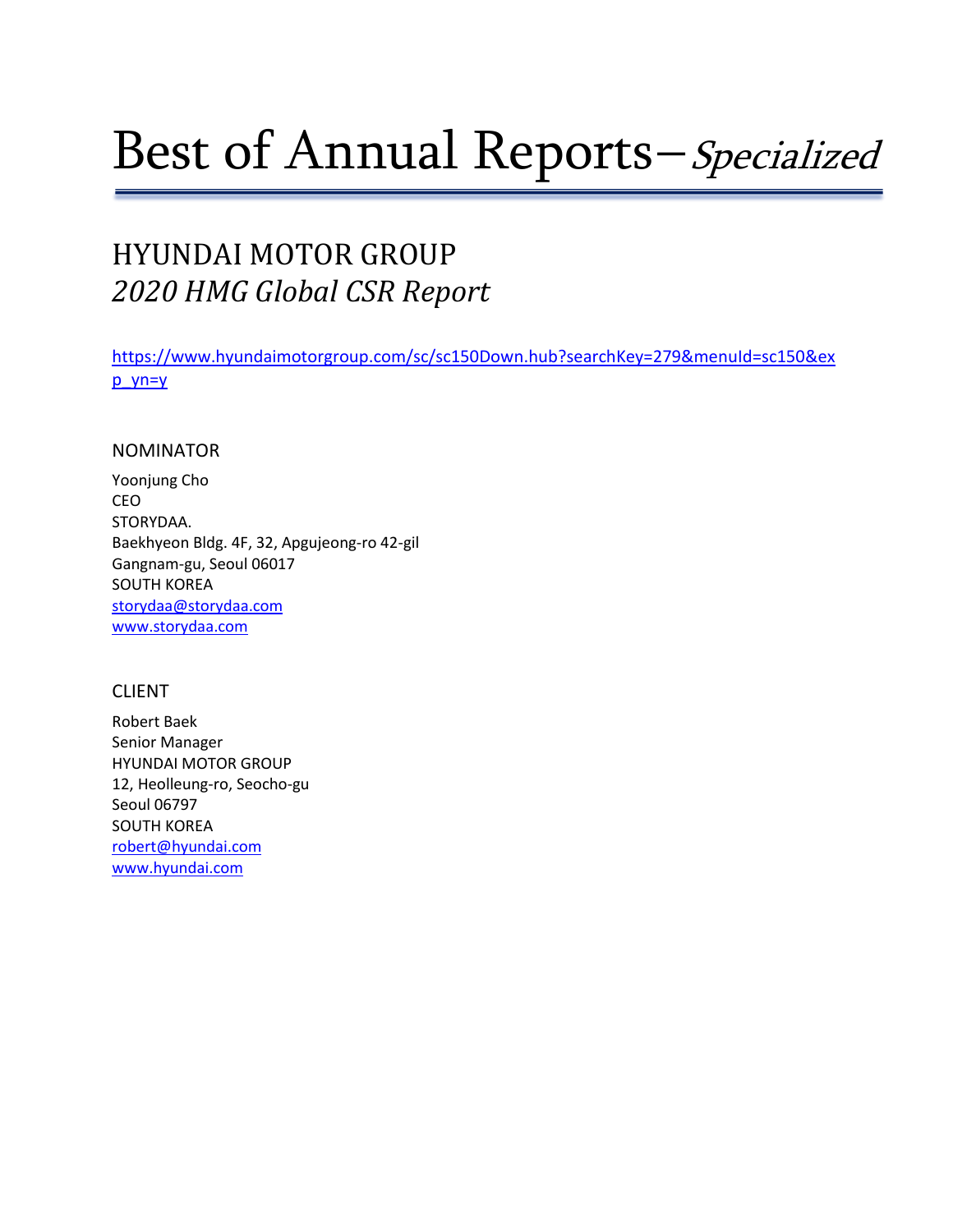## Best of Annual Reports–*Online*

## CHINA STATE CONSTRUCTION INTERNATIONAL HOLDINGS LIMITED *Sustainability Report 2020*

[https://files.services/files/409/2021/0531/20210531171517\\_80254613\\_en.pdf](https://files.services/files/409/2021/0531/20210531171517_80254613_en.pdf)

### NOMINATOR

Spider Nip Sales & Marketing Manager I.LINK GROUP LIMITED Room 901-5, China Insurance Group Building 141 Des Voeux Road Central Central HONG KONG [spider.nip@ilinkfin.com](mailto:spider.nip@ilinkfin.com) [www.ilinkfin.com](http://www.ilinkfin.com/)

### CLIENT

Ricky Poon Senior Manager - Corporate Finance Department CHINA STATE CONSTRUCTION INTERNATIONAL HOLDINGS LIMITED 29/F, China Overseas Building 139 Hennessy Road Wanchai HONG KONG [ricky\\_poon@cohl.com](mailto:ricky_poon@cohl.com) [www.cscl.com.hk](http://www.cscl.com.hk/)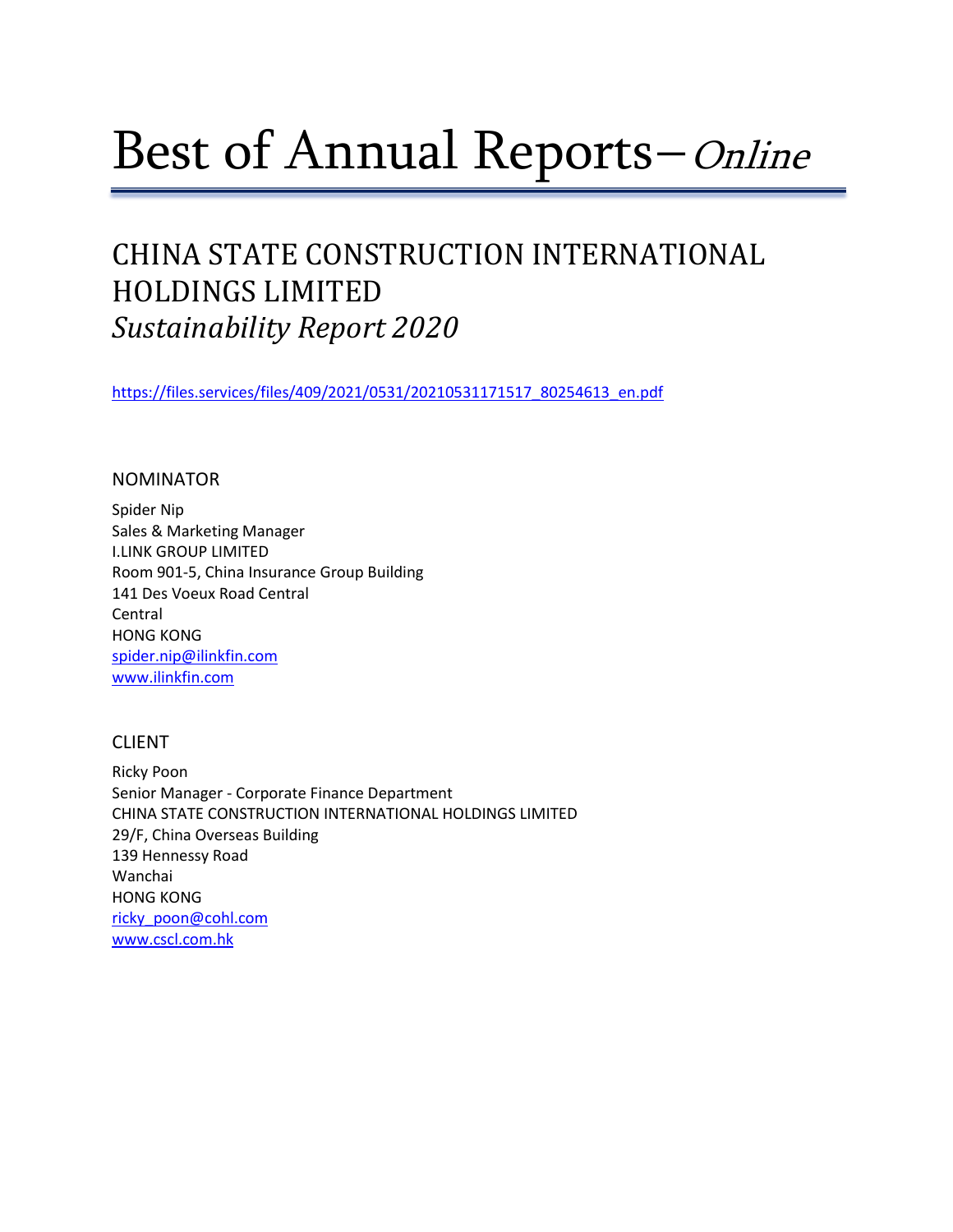# Best of Brochures

## ERSTE BANK *SPAREFROH MAGAZIN*

[https://styriacontentcreation.com/flipbooks/Sparefroh\\_0621/2/](https://styriacontentcreation.com/flipbooks/Sparefroh_0621/2/)

### NOMINATOR

Katharina Tieber Project Manager COPE CONTENT PERFORMANCE GROUP Hainburger Strasse 33 Vienna 1030 AUSTRIA [katharina.tieber@copegroup.com](mailto:katharina.tieber@copegroup.com) [www.copegroup.com](http://www.copegroup.com/)

### CLIENT

Michael Daxner Advertising & Sportsponsoring ERSTE BANK Am Belvedere 1 Vienna 1100 AUSTRIA [www.erstebank.at](http://www.erstebank.at/)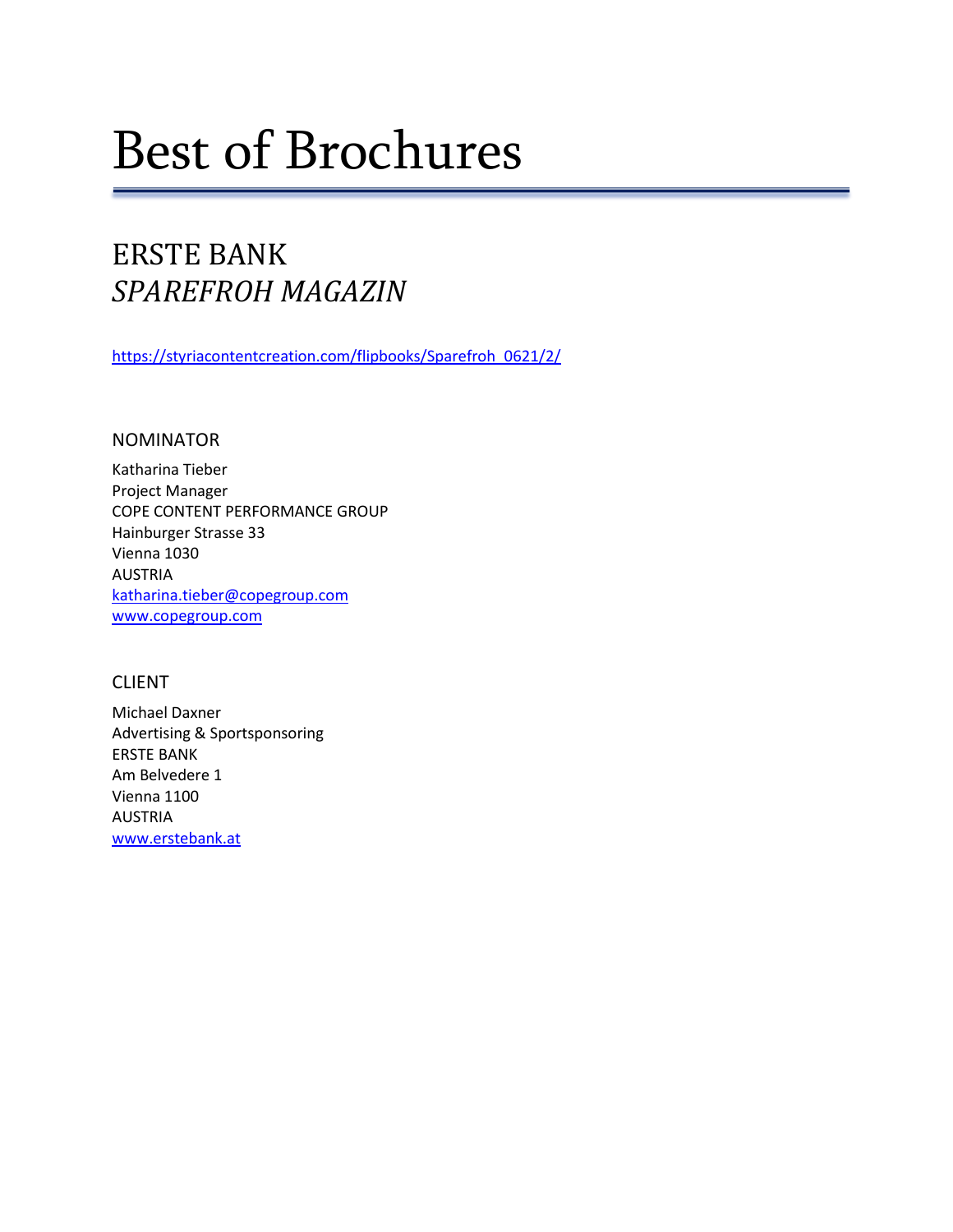## Best of Custom Publications–

Business-to-Business

## AUTOMOBILI LAMBORGHINI S.P.A. *Lamborghini Design Booklet*

[https://drive.google.com/file/d/1EpVfHoYryPddrgql6l5vHMt\\_CzDmIS0t/view?usp=sharing](https://drive.google.com/file/d/1EpVfHoYryPddrgql6l5vHMt_CzDmIS0t/view?usp=sharing)

### NOMINATOR

Michael Köckritz CEO ramp.space RAMP.SPACE GMBH & CO. KG Im Alten Wasserwerk Obere Wässere 5 72764 Reutlingen, Baden-Württemberg GERMANY [awards@ramp-space.com](mailto:awards@ramp-space.com) [ramp.space](https://ramp.space/)

### CLIENT

Mitja Borkert Centro Stile Lamborghini – Head of Design AUTOMOBILI LAMBORGHINI S.P.A. Via Modena 12 Sant' Agata Bolognese I-40019 ITALY [www.lamborghini.com](http://www.lamborghini.com/)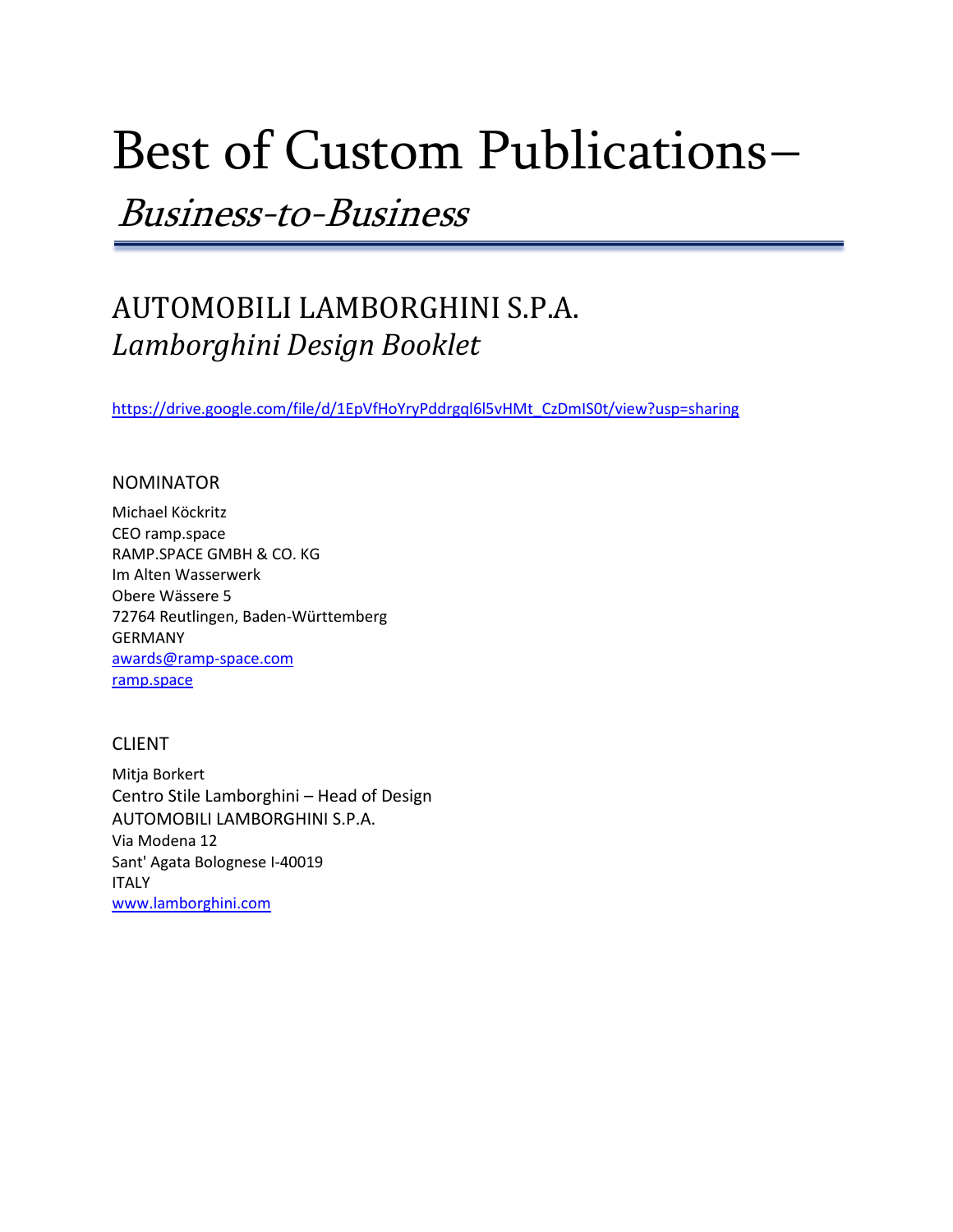## Best of Custom Publications–

General Audience

### ramp.space GmbH & Co. KG *Männersachen*

### NOMINATOR

Michael Köckritz CEO ramp.space RAMP.SPACE GMBH & CO. KG Im Alten Wasserwerk Obere Wässere 5 72764 Reutlingen, Baden-Württemberg GERMANY [awards@ramp-space.com](mailto:awards@ramp-space.com) [ramp.space](https://ramp.space/)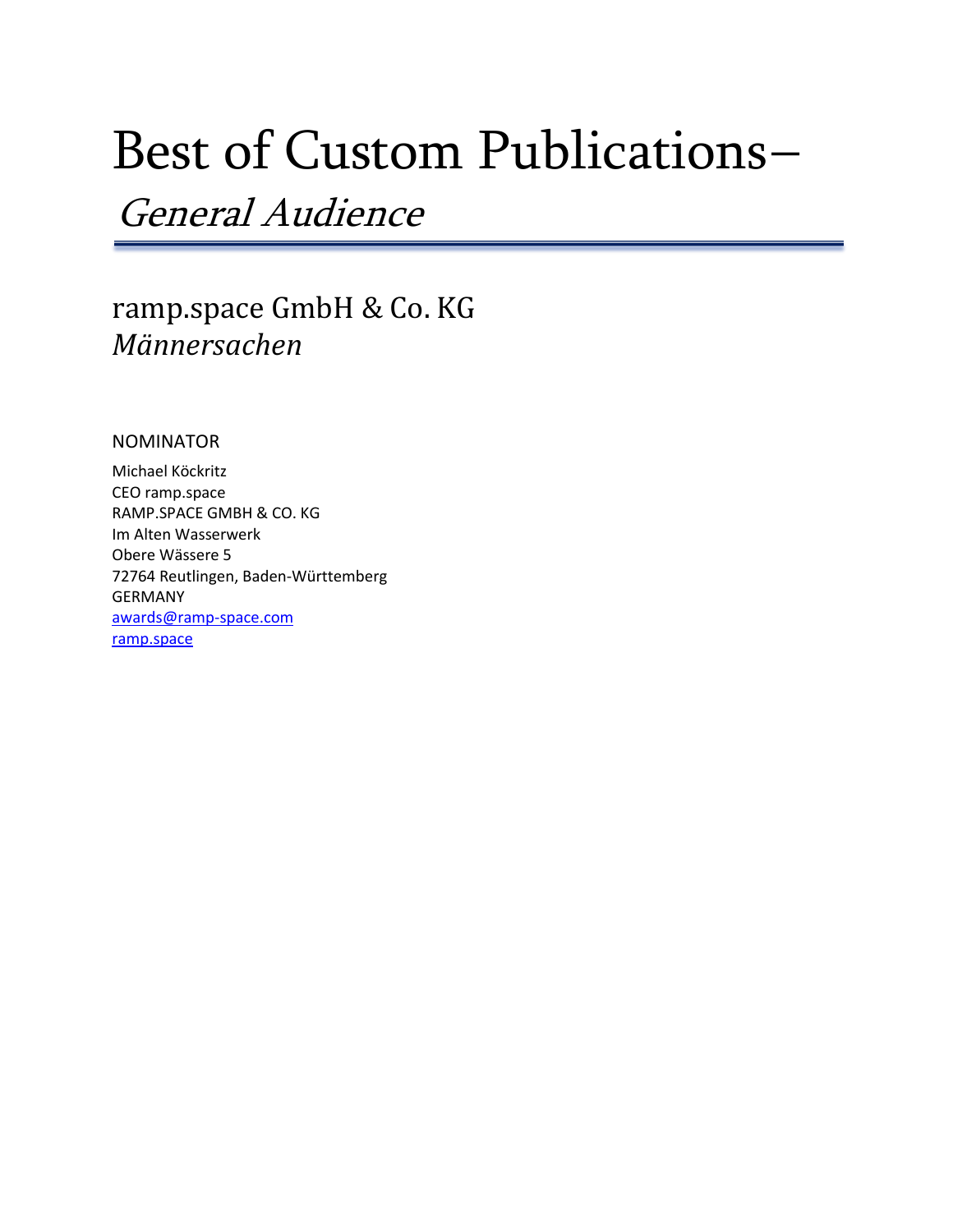# Best of Employee Publications

TÜV SÜD AG *TÜV SÜD IN 3/2021*

[https://in.tuvsud.com/fileadmin/media/pdf/TIN\\_3-21\\_EN\\_web\\_DS.pdf](https://in.tuvsud.com/fileadmin/media/pdf/TIN_3-21_EN_web_DS.pdf)

NOMINATOR

Anastasiia Malkova Junior Account Manager MUEHLHAUSMOERS CORPORATE COMMUNICATIONS GMBH Invalidenstrasse 112 10115 Berlin GERMANY [a.malkova@muehlhausmoers.com](mailto:a.malkova@muehlhausmoers.com) [www.muehlhausmoers.com](http://www.muehlhausmoers.com/)

### CLIENT

TÜV SÜD AG Westendstraße 199 80686 München GERMANY [www.tuvsud.com/de-de](http://www.tuvsud.com/de-de)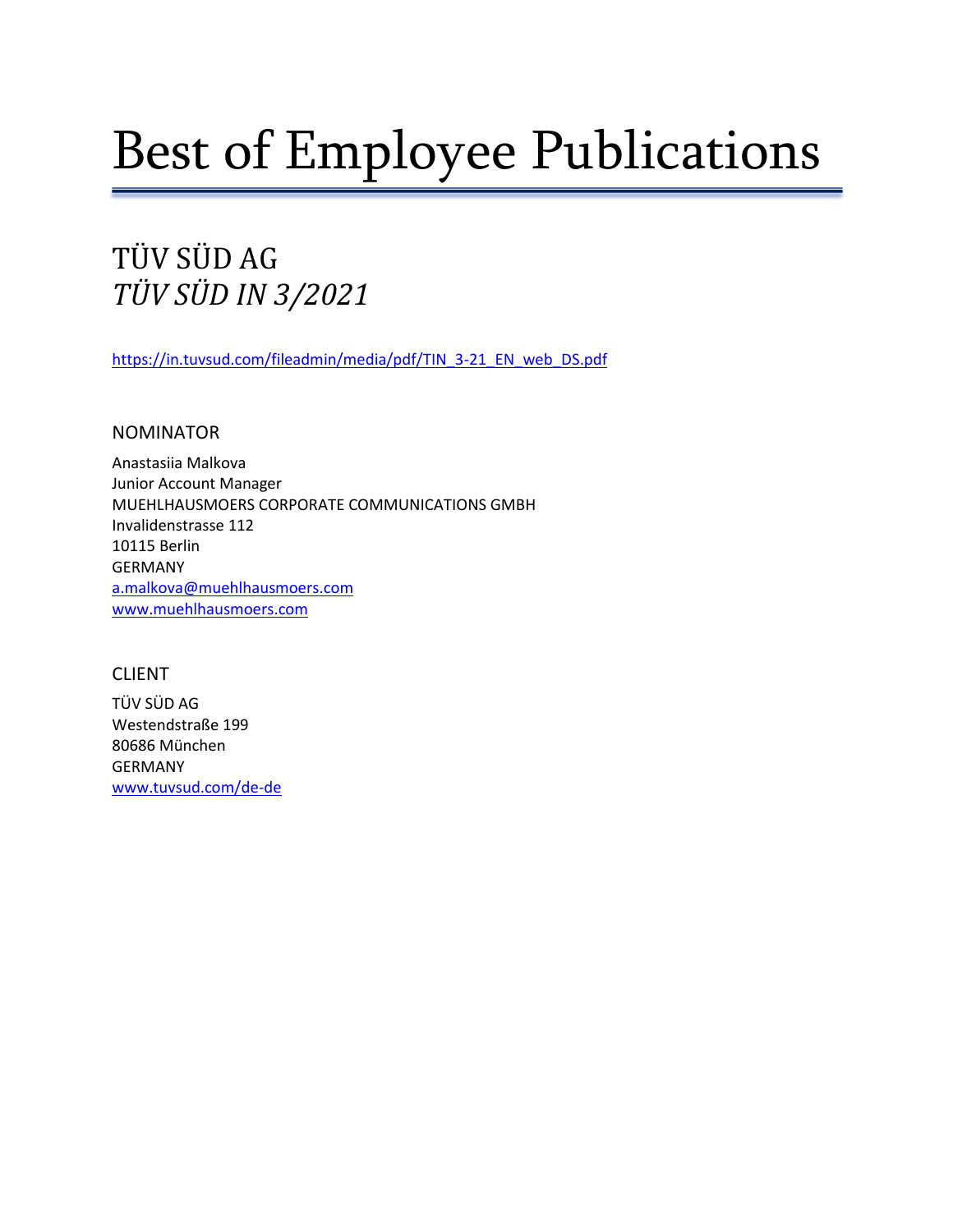# Best of Magazines – Design

## TÜV SÜD AG *About Trust 2-21*

[https://abouttrust.tuvsud.com/fileadmin/pdf/at\\_2-21\\_de\\_es\\_compressed2.pdf](https://abouttrust.tuvsud.com/fileadmin/pdf/at_2-21_de_es_compressed2.pdf)

### NOMINATOR

Anastasiia Malkova Junior Account Manager MUEHLHAUSMOERS CORPORATE COMMUNICATIONS GMBH Invalidenstrasse 112 10115 Berlin GERMANY [a.malkova@muehlhausmoers.com](mailto:a.malkova@muehlhausmoers.com) [www.muehlhausmoers.com](http://www.muehlhausmoers.com/) 

### CLIENT

TÜV SÜD AG Westendstraße 199 80686 München GERMANY [www.tuvsud.com/de-de](http://www.tuvsud.com/de-de)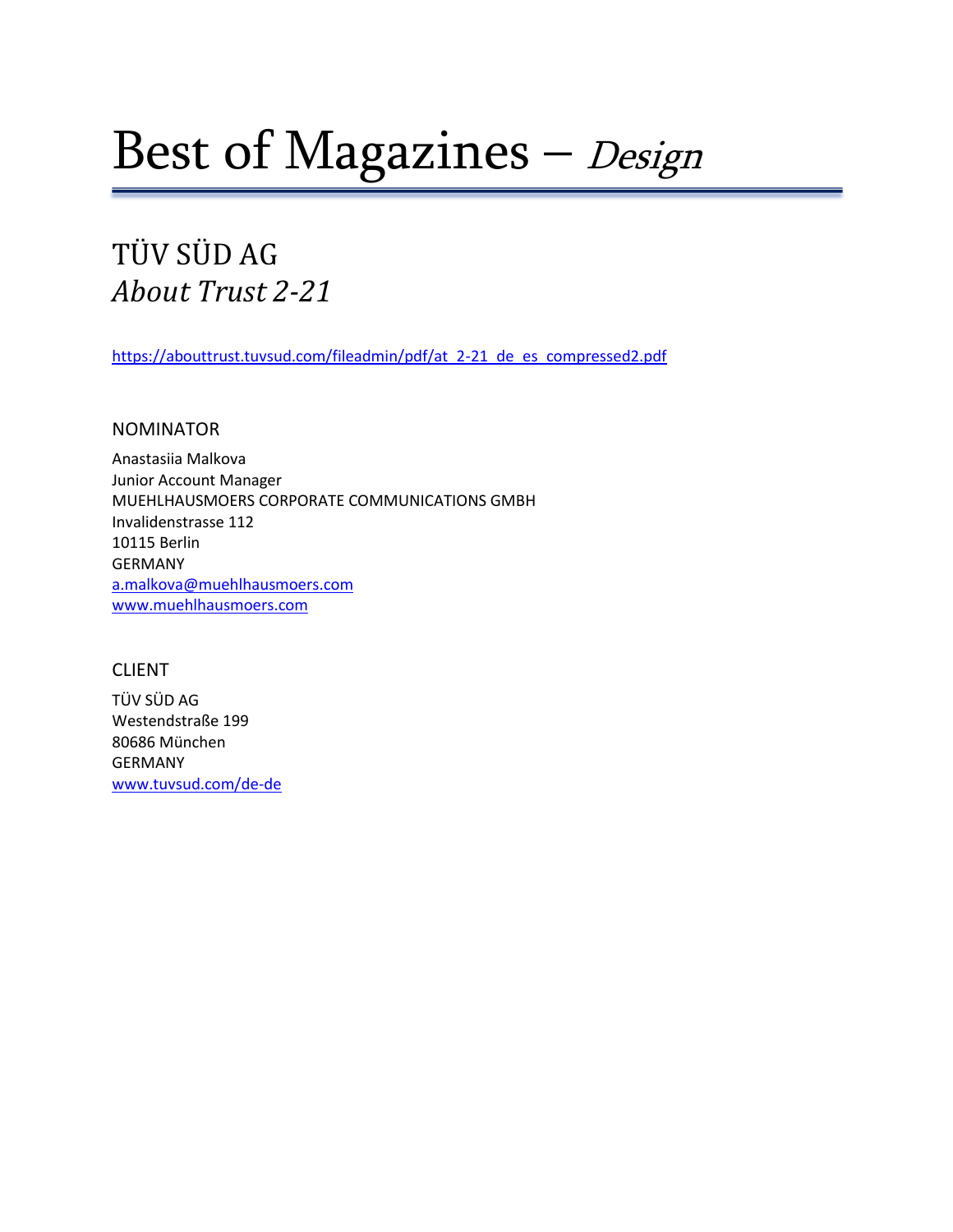# Best of Magazines –

Overall Presentation

### ramp.space GmbH & Co. KG *New Horizon*

### NOMINATOR

Michael Köckritz CEO ramp.space RAMP.SPACE GMBH & CO. KG Im Alten Wasserwerk Obere Wässere 5 72764 Reutlingen, Baden-Württemberg GERMANY [awards@ramp-space.com](mailto:awards@ramp-space.com) [ramp.space](https://ramp.space/)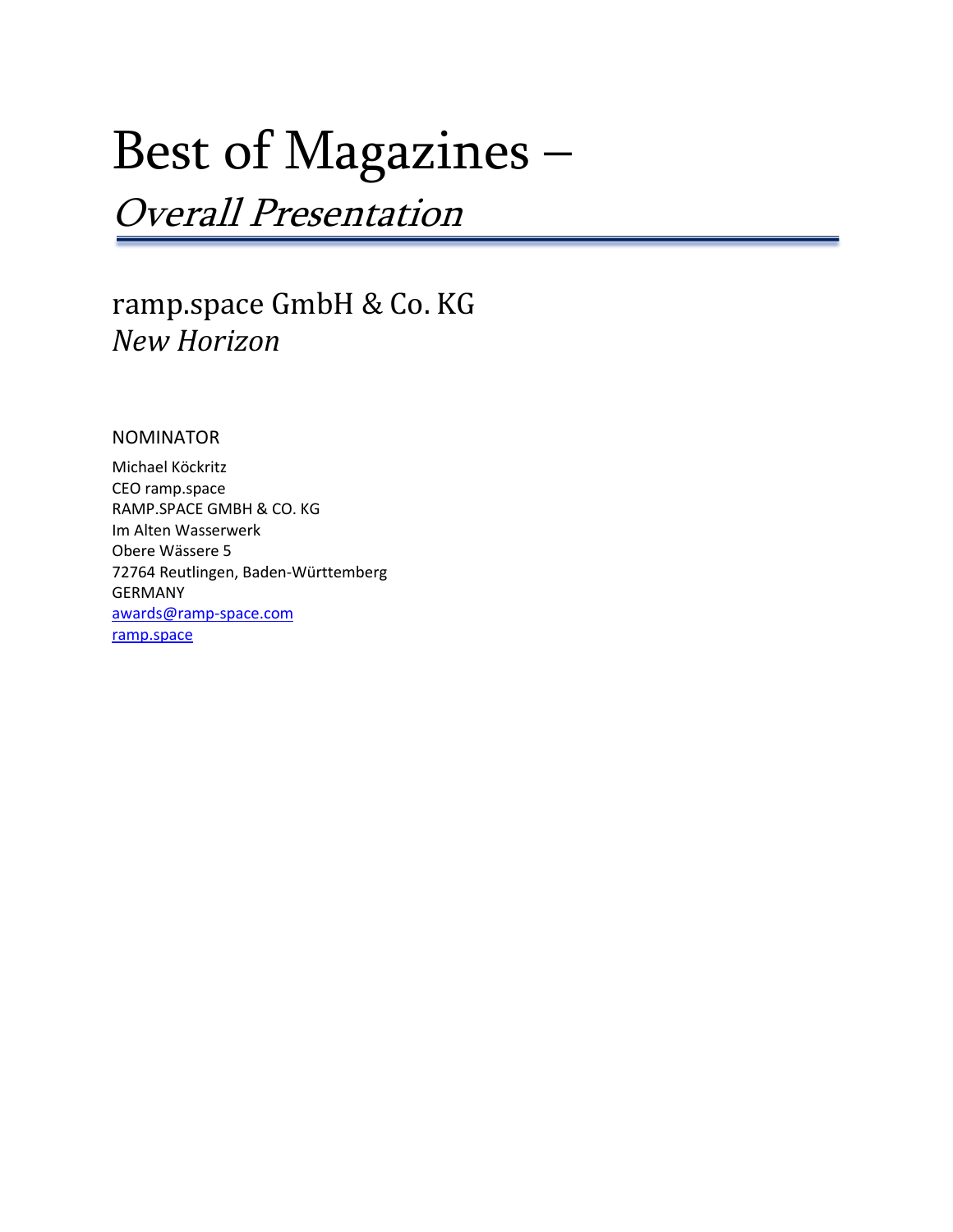# Best of Promotion/Marketing

## CJ CHEILJEDANG *The Hetbahn Story: Food Safety Campaign*

<https://www.youtube.com/watch?v=Hkfw4u45BZ4>

### NOMINATOR

Ha-ri Kim Assistant Manager PR ONE 19F, 70, Chungjeong-ro, Seodaemun-gu Seoul 03738 SOUTH KOREA [hari@prone.co.kr](mailto:hari@prone.co.kr) [www.prone.co.kr](http://www.prone.co.kr/)

### CLIENT

Jin-woong Yang General Manager CJ CHEILJEDANG 330, Dongho-ro, Jung-gu Seoul 04560 SOUTH KOREA [jinwoong.yang@cj.net](mailto:jinwoong.yang@cj.net) [www.cj.co.kr/brands/hetbahn](http://www.cj.co.kr/brands/hetbahn)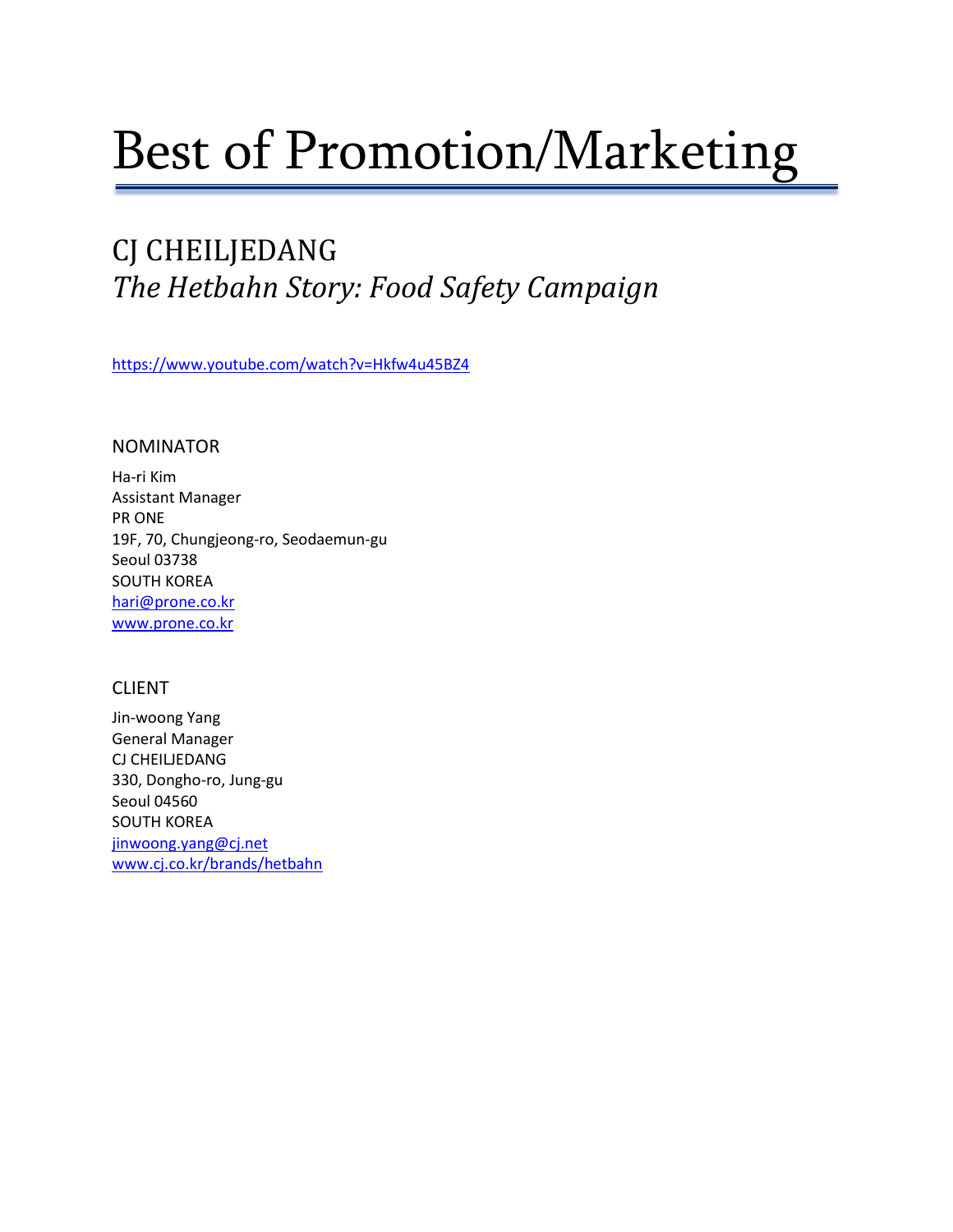# Best of Special Events

## ATRUVIA AG *FINTROPOLIS 2021 - Die Werk.Stadt der Zukunft*

[www.fintropolis.de](http://www.fintropolis.de/)

### NOMINATOR

Wolfgang Ehlert Client Services Director FISCHERAPPELT, PLAY GMBH Lindleystrasse 12 60314 Frankfurt am Main GERMANY [wolfgang.ehlert@fischerappelt.de](mailto:wolfgang.ehlert@fischerappelt.de) [www.fischerappelt.de](http://www.fischerappelt.de/)

### CLIENT

Maximillian Lohmann Marketing Communication Manager ATRUVIA AG Fiduciastrasse 20 76227 Karlsruhe GERMANY [maximillian.lohmann@atruvia.de](mailto:maximillian.lohmann@atruvia.de) [www.atruvia.de](http://www.atruvia.de/)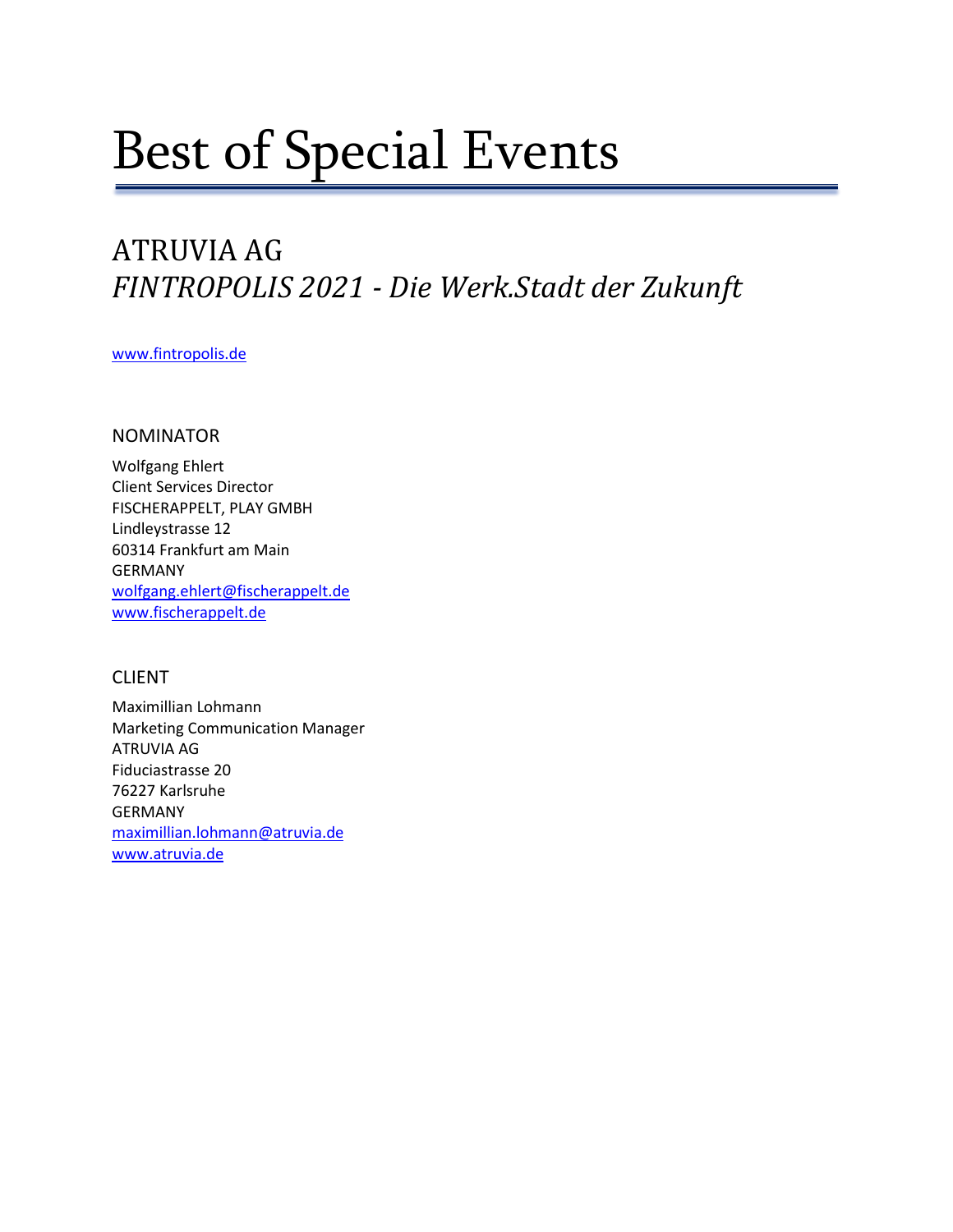# Best of Special Projects

## MASTERCARD *Mastercard/The Open Championship 2021*

[https://files.studio210.net/\\_MNNQos8E1IMIdR](https://files.studio210.net/_MNNQos8E1IMIdR)

### NOMINATOR

Karen Krieger Member/COO STUDIO 210, LLC 19 Pine Hill Avenue Norwalk, CT 06855 USA [karen@studio210.net](mailto:karen@studio210.net) [www.studio210.net](http://www.studio210.net/)

### CLIENT

Alison Giordano EVP, Consumer Marketing and Sponsorships MASTERCARD 2000 Purchase Street Purchase, NY 10577 USA [www.mastercard.com](http://www.mastercard.com/)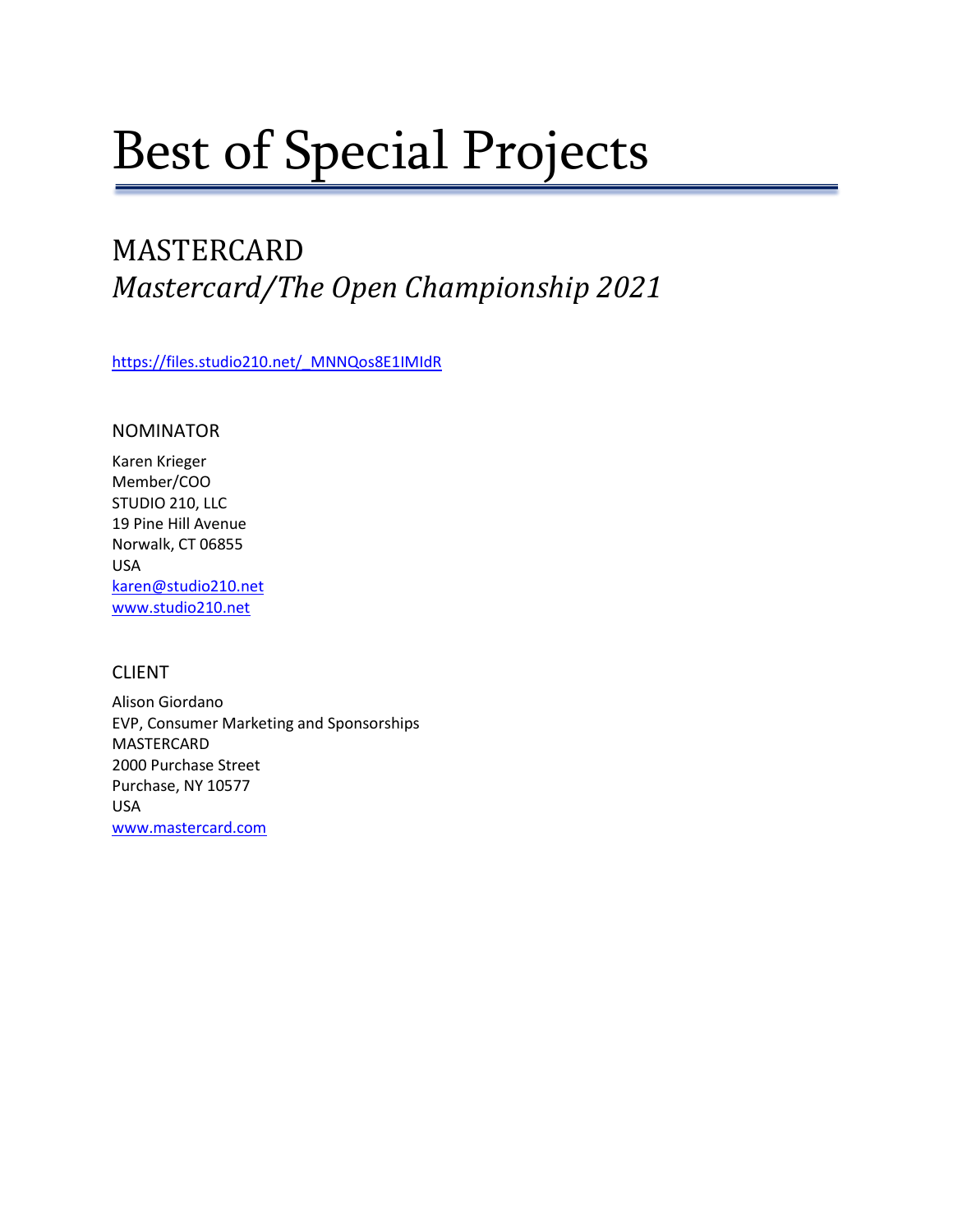# Best of Social Media

## **SYNCHRONY** *Synchrony Dream Goals Social Media Campaign*

Video 1 - Paris:<https://vimeo.com/654672495/dfd589f527> Video 2 - Camper[: https://vimeo.com/654672565/136f41dc22](https://vimeo.com/654672565/136f41dc22) Video 3 - Bike[: https://vimeo.com/654672537/28233145b0](https://vimeo.com/654672537/28233145b0)

### NOMINATOR

Vicky Babcock Senior Creative Director **SYNCHRONY** 3015 Windward Plaza Alpharetta, GA 30005 USA [matt.mcclendon@syf.com](mailto:matt.mcclendon@syf.com) [www.synchrony.com](http://www.synchrony.com/)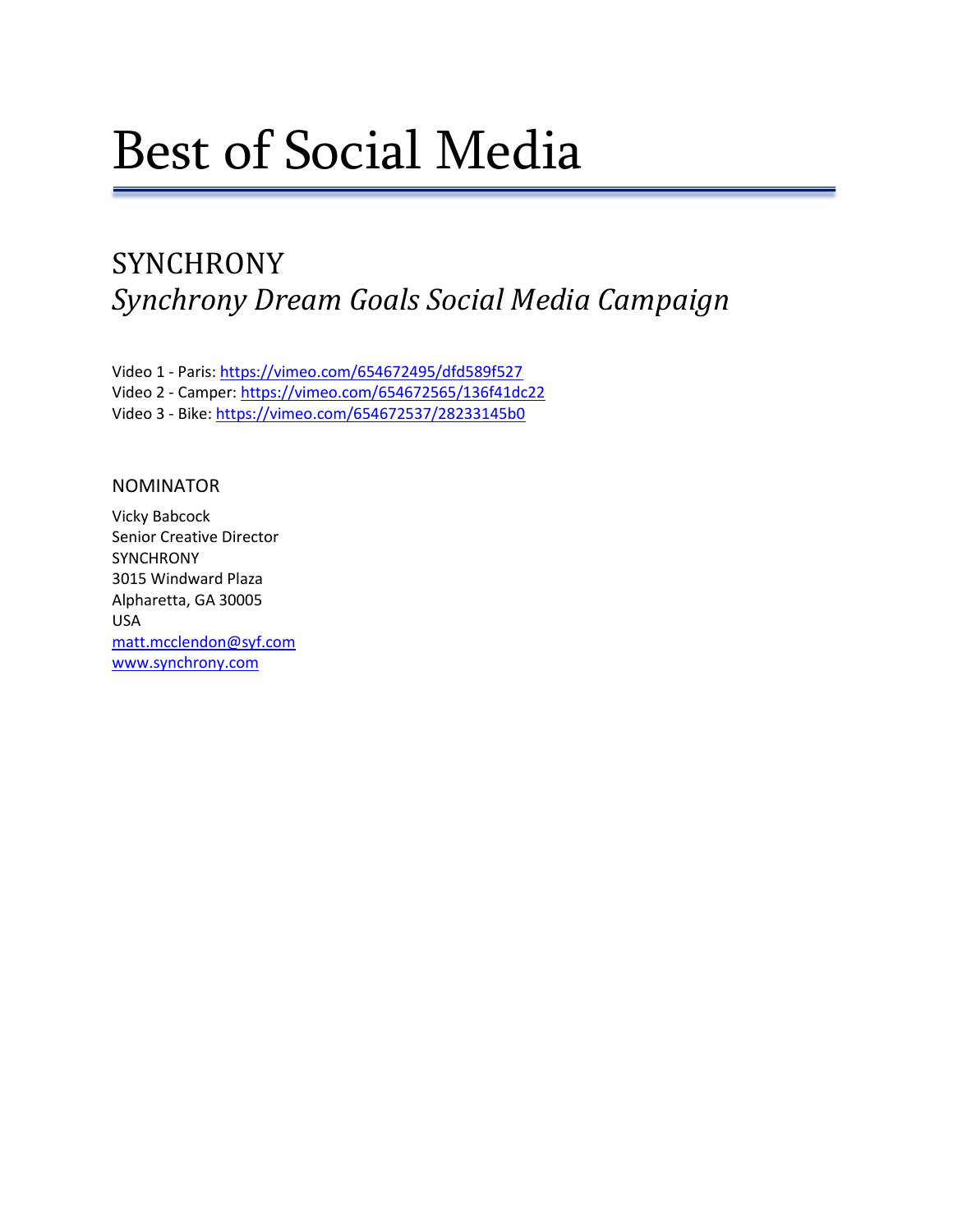# Best of Tourism/Travel

## NGONG PING 360 LIMITED *Ngong Ping 360 x Pocari Sweat "360 Sweatival Sports Gala"*

Event Photos - [https://www.dropbox.com/sh/hqdx7ksdahilz5b/AAD9IUCHfQZ7QtUvl6-SK3\\_9a?dl=0](https://www.dropbox.com/sh/hqdx7ksdahilz5b/AAD9IUCHfQZ7QtUvl6-SK3_9a?dl=0) Gala Promotional Video - <https://www.youtube.com/watch?v=6FFfY4bHKIs>

### NOMINATOR

Candy Tong Director ABOVE THE LINE COMPANY LTD Unit F, 23/F, King Palace Plaza 55 King Yip Street HONG KONG [candytong@abovetheline.com.hk](mailto:candytong@abovetheline.com.hk) [www.abovetheline.com.hk](http://www.abovetheline.com.hk/)

### CLIENT

Sharon Law Corporate Communications Manager NGONG PING 360 LIMITED 11 Tat Tung Road, Tung Chung Lantau HONG KONG [sharon.law@np360.com.hk](mailto:sharon.law@np360.com.hk) [www.np360.com.hk](http://www.np360.com.hk/)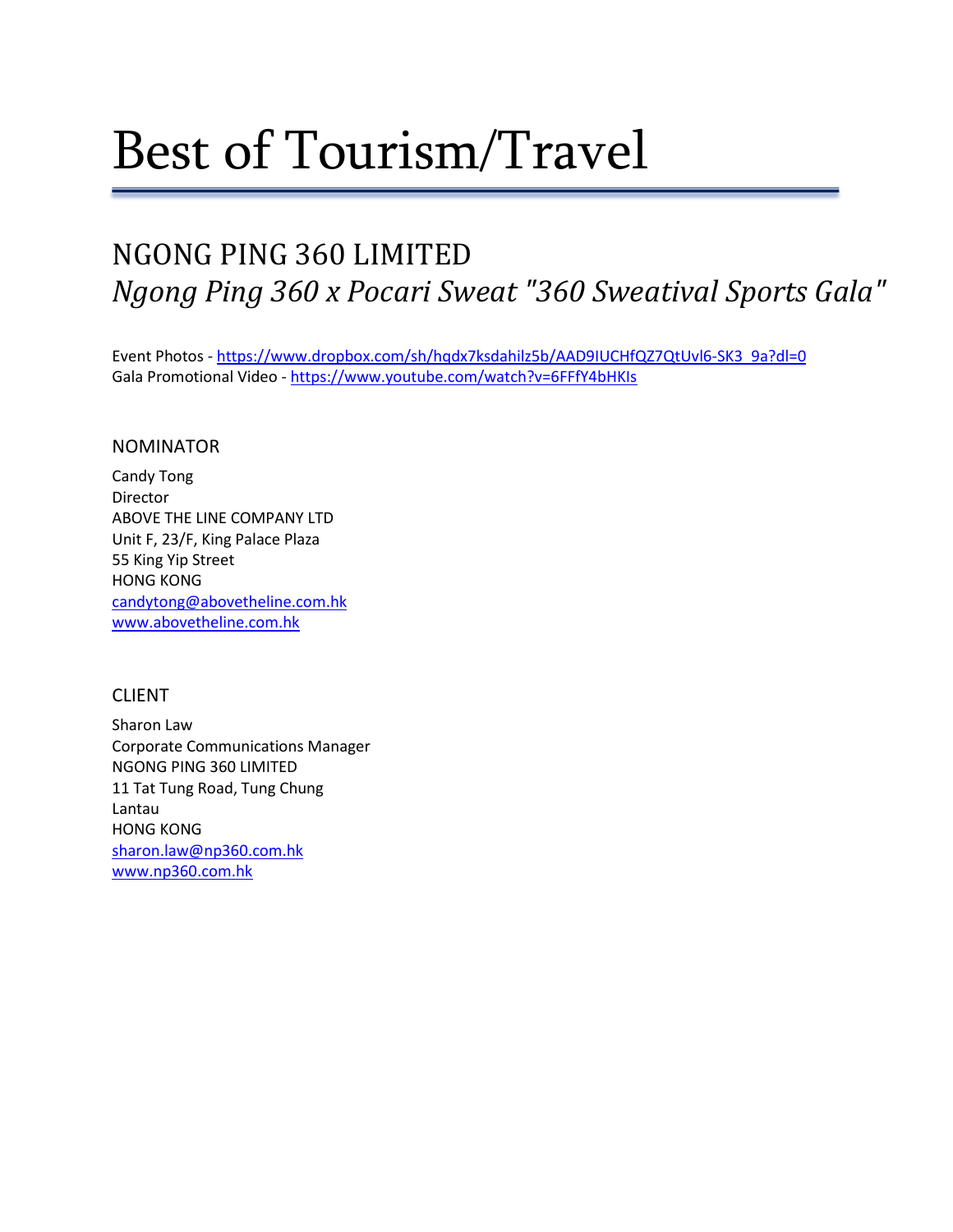# Best of Video

## COPE CONTENT PERFOMANCE GROUP *WE ARE COPE*

<https://youtu.be/FZFNJz32UQs>

NOMINATOR

Julia Warnick-Kolar Head of Marketing COPE CONTENT PERFORMANCE GROUP Hainburger Strasse 33 Vienna 1030 AUSTRIA [julia.warnick-kolar@copegroup.com](mailto:julia.warnick-kolar@copegroup.com) [www.copegroup.com](http://www.copegroup.com/)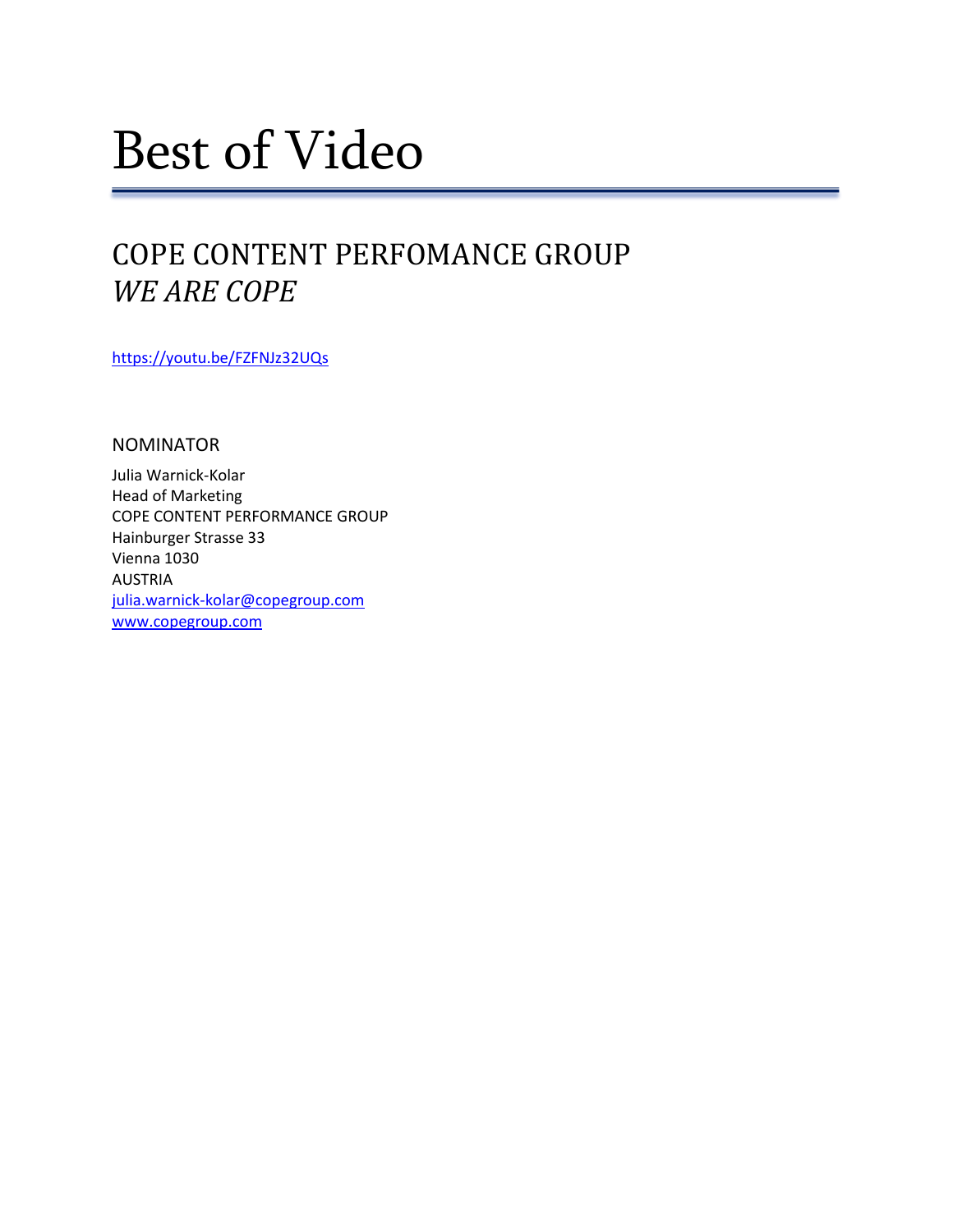# Best of Websites

## UNION INVESTMENT INSTITUTIONAL GMBH *Weitwinkel digital*

<https://www.weitwinkel.digital/ausgaben/europa/>

### NOMINATOR

Markus Jordan Director Content Development PROFILWERKSTATT GMBH Rheinstrasse 99.3 64295 Darmstadt, Hessen GERMANY [m.jordan@profilwerkstatt.de](mailto:m.jordan@profilwerkstatt.de) [www.profilwerkstatt.de](http://www.profilwerkstatt.de/)

### CLIENT

Thomas Raffel Chief Editor UNION INVESTMENT INSTITUTIONAL GMBH Weissfrauenstrasse 7 60311 Frankfurt am Main GERMANY [thomas.raffel@union-investment.de](mailto:thomas.raffel@union-investment.de) [https://institutional.union-investment.de](https://institutional.union-investment.de/)